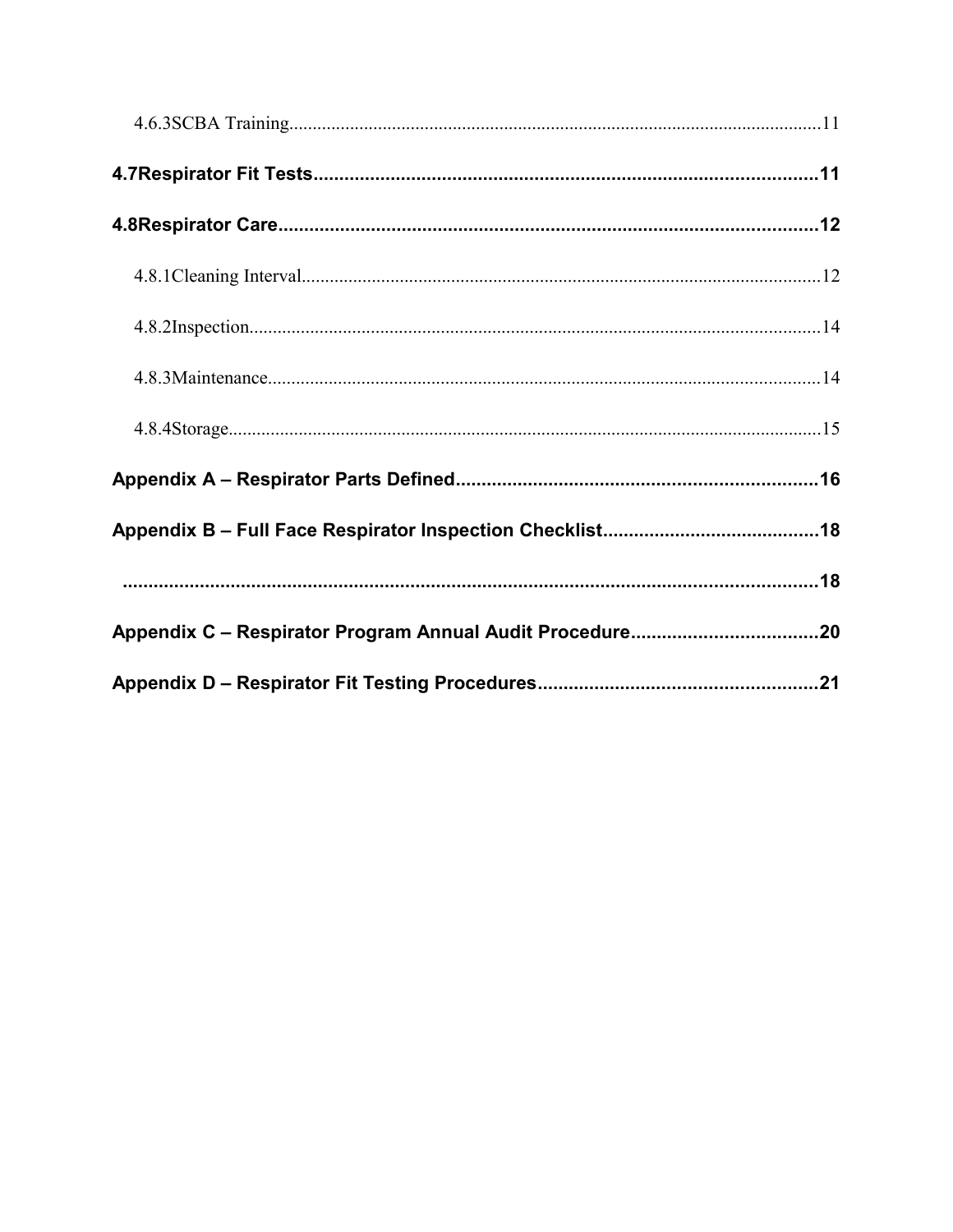## **4.0 Respiratory Protection Program**

### **4.0.1 Scope**

The Respiratory Protection Program applies to all employees of the Criminalistics Laboratory in the Forensic Science Division (FSD) who need respiratory protection from airborne contaminants.

### **4.0.2 Purpose**

The purpose of this program is to ensure that FSD criminalistics laboratory employees have adequate respiratory protection at their regular workplace or in the field. Engineering controls such as confinement of a harmful substance, providing ventilation to the area, or substitution of less toxic materials should be used, when feasible. But when a contaminated atmosphere cannot be controlled, employees must wear a respirator. This document provides information and guidance on the proper selection, use and maintenance of respirators as well as the administration of the program. The program meets the standards required by Title 8, Section 5144, of the California Code of Regulations.

## **4.1 Responsibilities**

## **4.1.1 Criminalistics Lab Directors**

The Lab Directors will:

Approve the program and program revisions

Appoint qualified Respiratory Protection Program administrator(s)

Ensure that adequate physical and financial resources are allocated for the respirator protection program to operate effectively

Ensure that the Respiratory Protection Program is implemented and being followed by the Division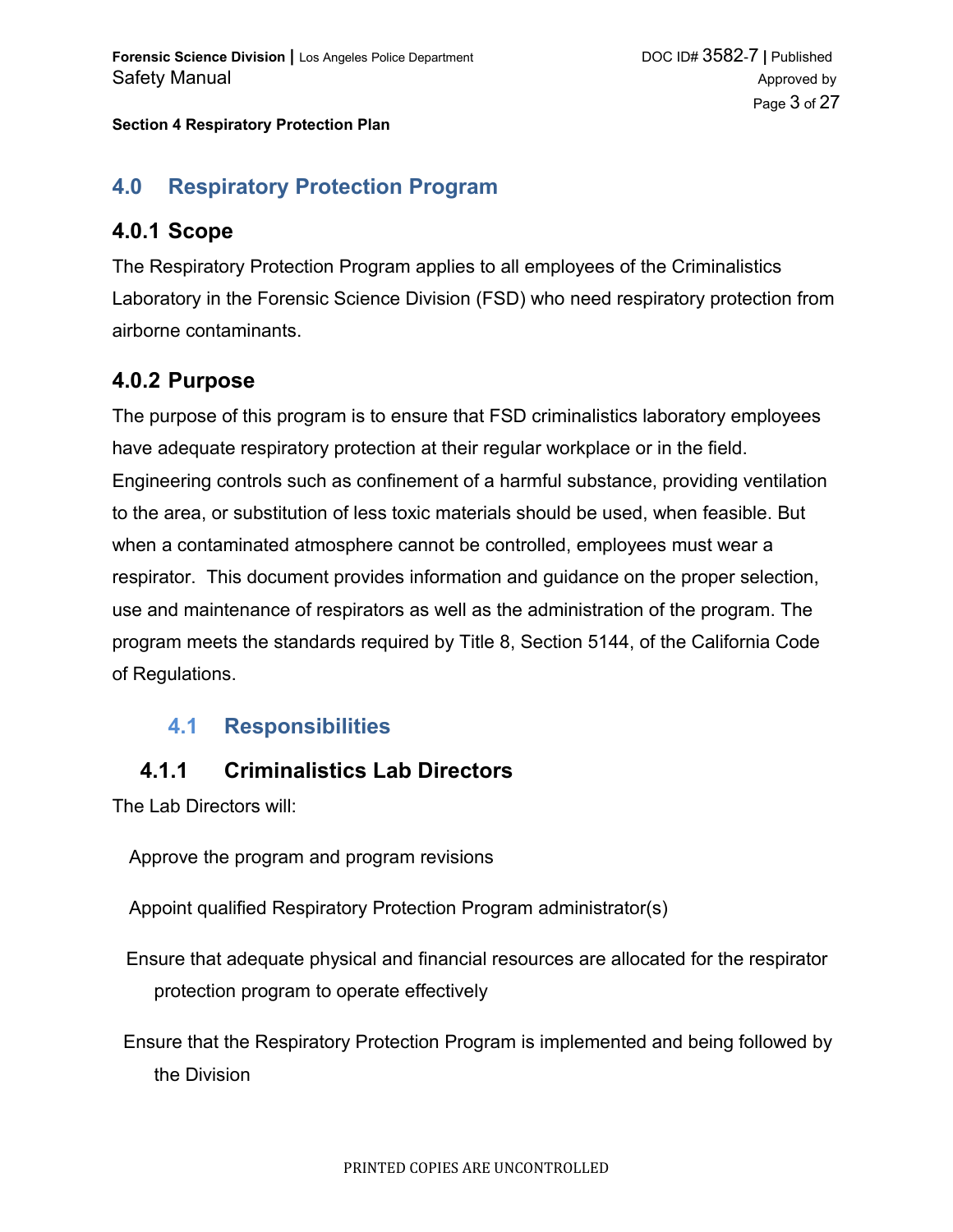## **4.1.2 Program Administrators**

The program administrators are responsible for implementation and maintenance of the program. This position is a requirement of Title 8, Section 5144, of the California Code of Regulations. The program administrators will:

Assist with the selection of appropriate respirators and related equipment and maintain an inventory

Provide or coordinate respiratory safety training including annual refresher training

Arrange initial and annual fit testing, including inspection of equipment

Maintain the following records for employees: Medical Approval; Individual Training; Fit Test;

Maintain records for equipment inspection (full face mask only)

Stay abreast of current respiratory safety practice and regulatory changes

Perform an annual audit of the program; see Appendix C for audit procedure.

## **4.1.3 Supervisors**

Supervisors will:

Request training for new employees

Have current copy of the Respiratory Safety Program available to employees

## **4.1.4 Employees**

Employees will:

Adhere to all safety rules, regulations, procedures, and all Respiratory Protection

Program requirements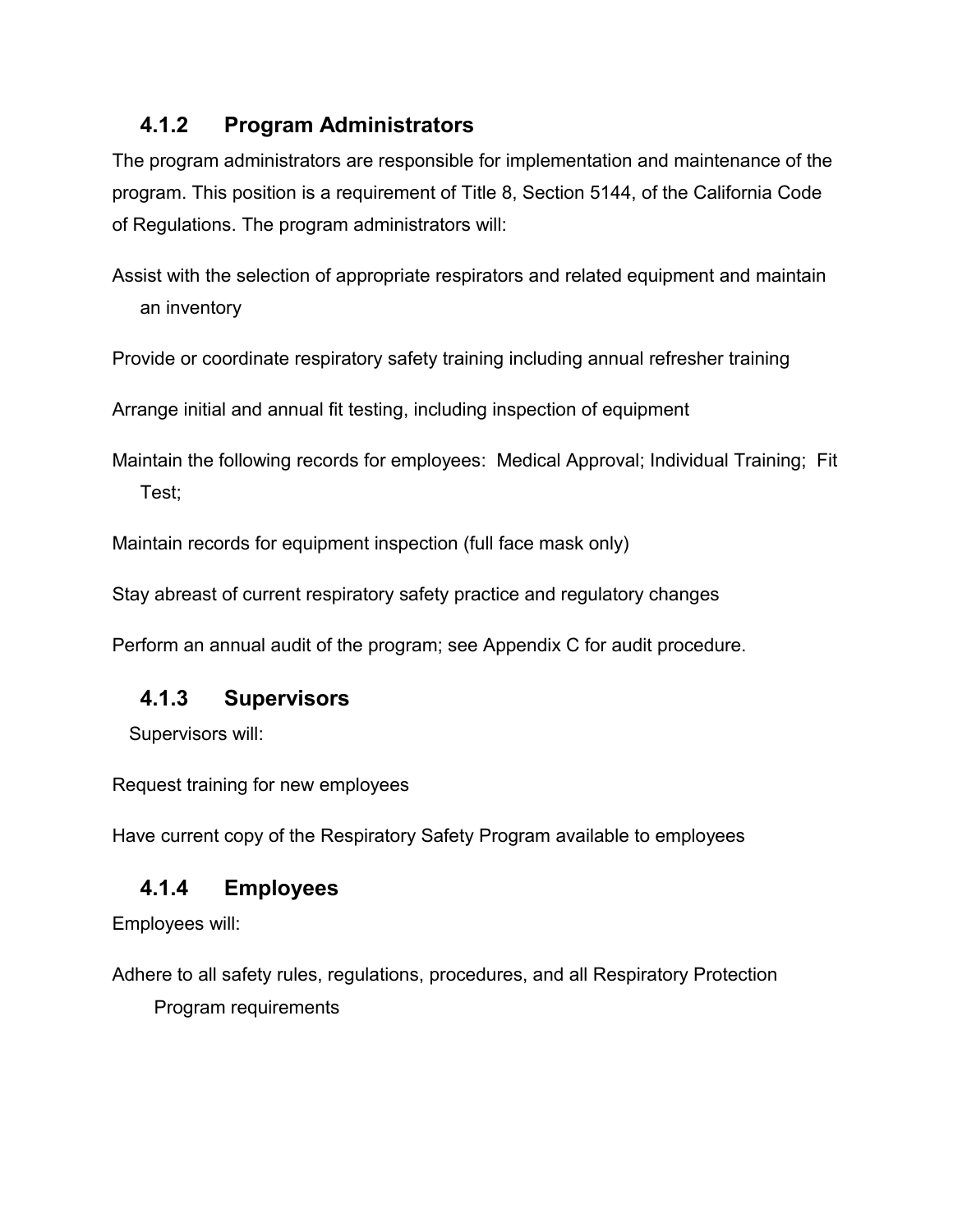Show proof of medical clearance annually. This can be done by showing proof of an up to date yellow Occupational Health Screening Card issued by the Personnel Division or by completing the Respirator Use Medical Questionnaire online and getting approval

Wear appropriate respiratory protection equipment as needed

Properly clean and store the respirators

Report any respirator malfunction to a program administrator

Complete annual training regarding respiratory protection and complete fit testing with

the appropriate respirator

### **4.2 Definitions**

*Air Purifying Respirator (*APR): Respirator with an air purifying filter, cartridge, or canister that removes specific air contaminants by passing ambient air through an airpurifying element.

*Atmosphere Supplying Respirator:* Respirator that supplies the respirator user with breathing air from a source independent of the ambient atmosphere,and includes supplied air respirators (SAR) and self-contained breathing apparatus (SCBA) units.

*Break*-*through:* When the user can taste or smell chemicals while the respirator is being used.

*Canister or Cartridge:* A container with a filter, sorbent, or catalyst, or combination of these items, which removes specific contaminants from the air passed through the container.

*Clean Room Mask:* A mask used to prevent the examiner's DNA (saliva) from contaminating evidence they are examining – NOT for protection.

*Dusts:* Tiny suspended particles resulting from a mechanical process such as grinding.

*Employee Exposure:* Exposure to a concentration of an airborne contaminant that would occur if the employee were not using respiratory equipment.

*End of Service Life Indicator (ESLI):* A system that warns the respirator user of the approach of the end of adequate respiratory protection, for example, that the sorbent is approaching saturation or is no longer effective.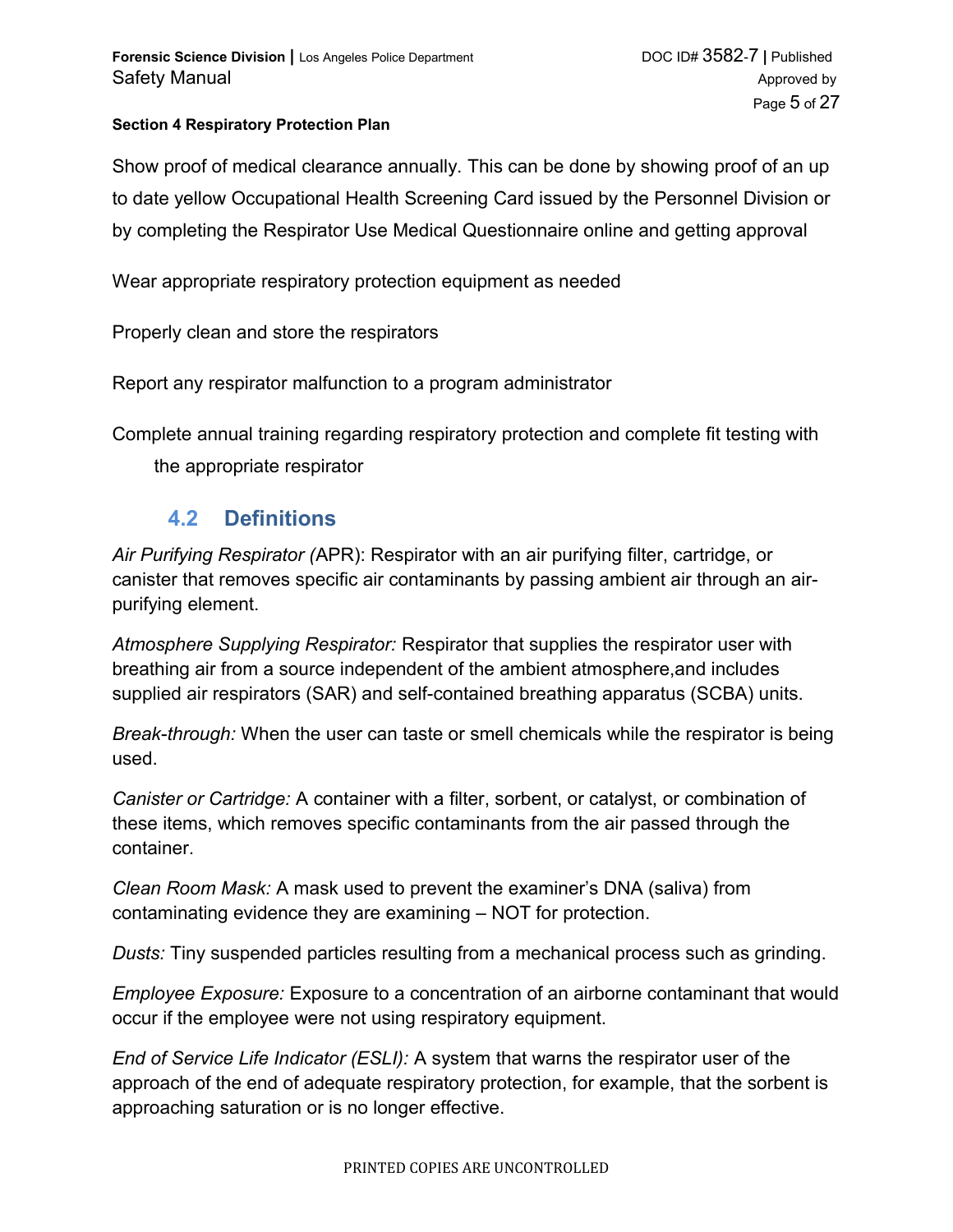*Filter or Air Purifying Element:* A component used in respirators to remove solid or liquid aerosols from the inspired air.

*Filtering Face Piece (dust mask):* A negative pressure particulate respirator with a filter as an integral part of the face piece or with the face piece composed of the filtering medium.

*Fit factor.* A quantitative estimate of the fit of a particular respirator to a specific individual and typically estimates the ratio of the concentration of a substance in ambient air to its concentration inside the respirator when worn.

*Fit test:* Use of a protocol to qualitatively or quantitatively evaluate the fit of the respirator on an individual.

*Fumes*: Small particles formed by a condensing gas or vapor.

*Gases:* Formless fluids that occupy the space in which they are enclosed.

*High Efficiency Particulate Air (HEPA) Filter:* A filter that is at least 99.97% efficient in removing particles of 0.3 micrometers in diameter. The equivalent NIOSH 42 CFR 84 particulate filters are the N100, R100, and P100 filters.

*Immediately Dangerous to Life or Health (IDLH):* An atmosphere that poses an imminent threat to life, would cause irreversible adverse health effects, or would impair an individual's ability to escape from a dangerous atmosphere.

*Mists*: Tiny liquid droplets usually created by spraying operations.

*Negative Pressure Respirator (tight fitting):* Respirator in which the air pressure inside the face piece is negative during inhalation with respect to the ambient air pressure outside the respirator.

*NIOSH Respirator Approval:* This approval indicates that a respirator has been tested and listed as satisfactory by the National Institute for Occupational Safety and Health (NIOSH).

*Permissible Exposure Limit (PEL):* The PEL is the maximum permitted eight hour timeweighted average exposure concentration of an airborne contaminant during the workday. The PEL's are published and enforced by the California Occupational Safety and Health Administration (Cal/OSHA) as a legal standard.

*Positive Pressure Respirator:* Respirator in which the pressure inside the respiratory inlet exceeds the ambient air pressure outside the respirator.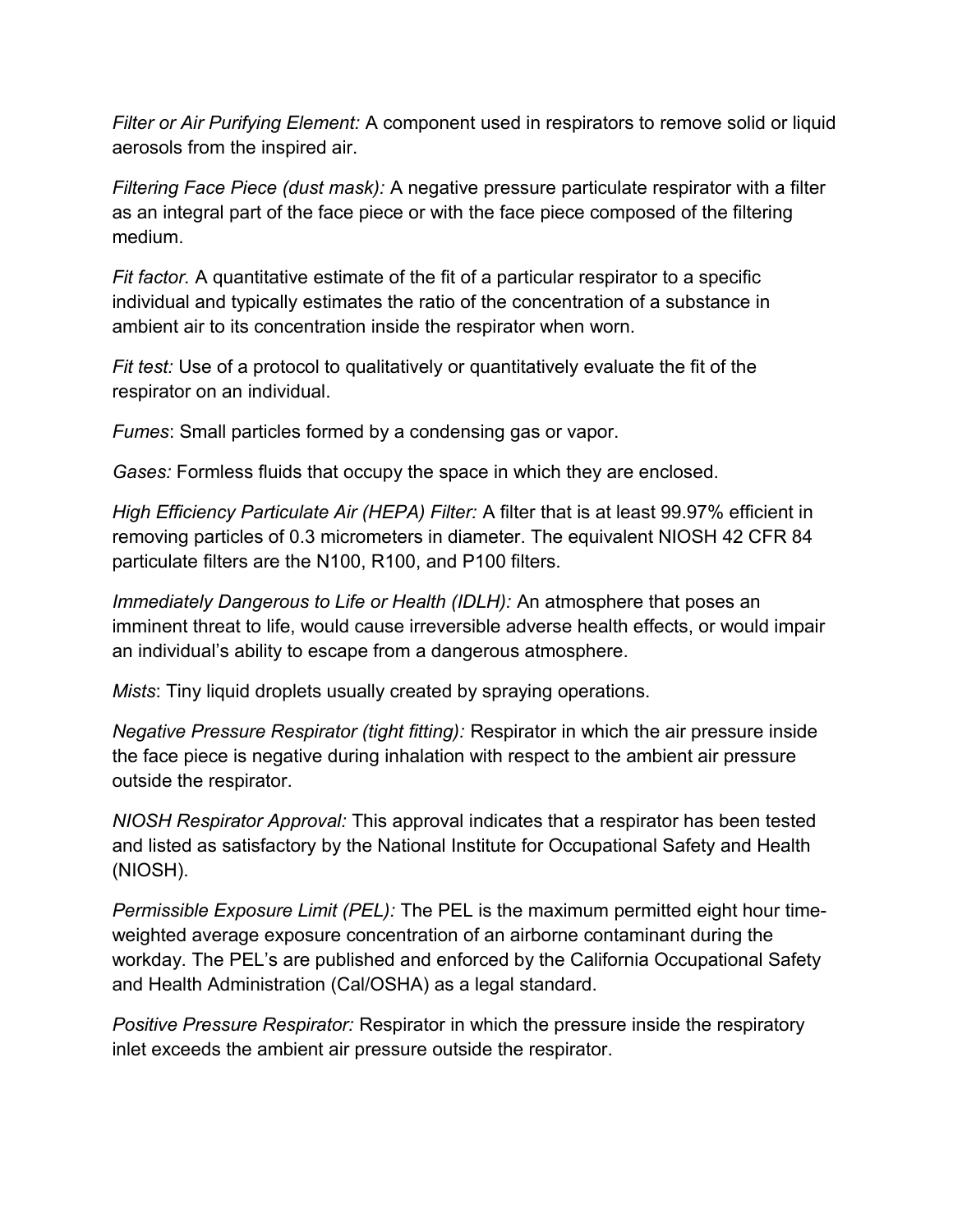*Pressure Demand Respirator:* A positive pressure atmosphere supplying respirator that admits breathing air to the face piece when the positive pressure is reduced inside the face piece by inhalation.

*Program Administrator(s):* The employee(s) responsible for administration of the Respiratory Protection Program.

*Qualitative Fit Test (QLFT):* A pass/fail fit test to assess the adequacy of respirator fit that relies on the individual's response to the test agent.

*Quantitative Fit Test (QNFT):* An assessment of the adequacy of respirator fit by numerically measuring the amount of leakage into the respirator.

*Respiratory Inlet Covering:* Portion of a respirator that forms the protective barrier between the user's respiratory tract and an air purifying device or breathing air source, or both. It may be a face piece, helmet, hood, suit, or a mouth piece respirator with nose clamp.

*Respiratory Protective Equipment (RPE):* Respiratory protective equipment includes full and half face piece air purifying respirators, powered air purifying respirators, selfcontained breathing apparatus, air line, and escape respirators.

*Self-Contained Breathing Apparatus (SCBA):* An atmosphere-supplying respirator for which the breathing air source is designed to be carried by the user.

*Service Life:* The period of time that a respirator, filter or sorbent, or other respiratory equipment provides adequate protection for the wearer.

*Short Term Exposure Limit (STEL):* The STEL is a 15-minute, time weighted average exposure that is not to be exceeded at any time during a work day even if the 8-hour time-weight average is below PEL. These are published by Cal/OSHA for specific airborne contaminants. STEL's are enforced as a legal standard.

*Smoke*: A mixture of suspended particles and gases which are the result of combustion. Smoke can contain toxic contaminants.

*Tight Fitting Face Piece:* A respirator with an inlet covering that forms a complete seal with the face.

*Vapors*: Substances that evaporate from a liquid or solid.

*User Seal Check:* An action conducted by the respirator user to determine if the respirator is properly seated to the face.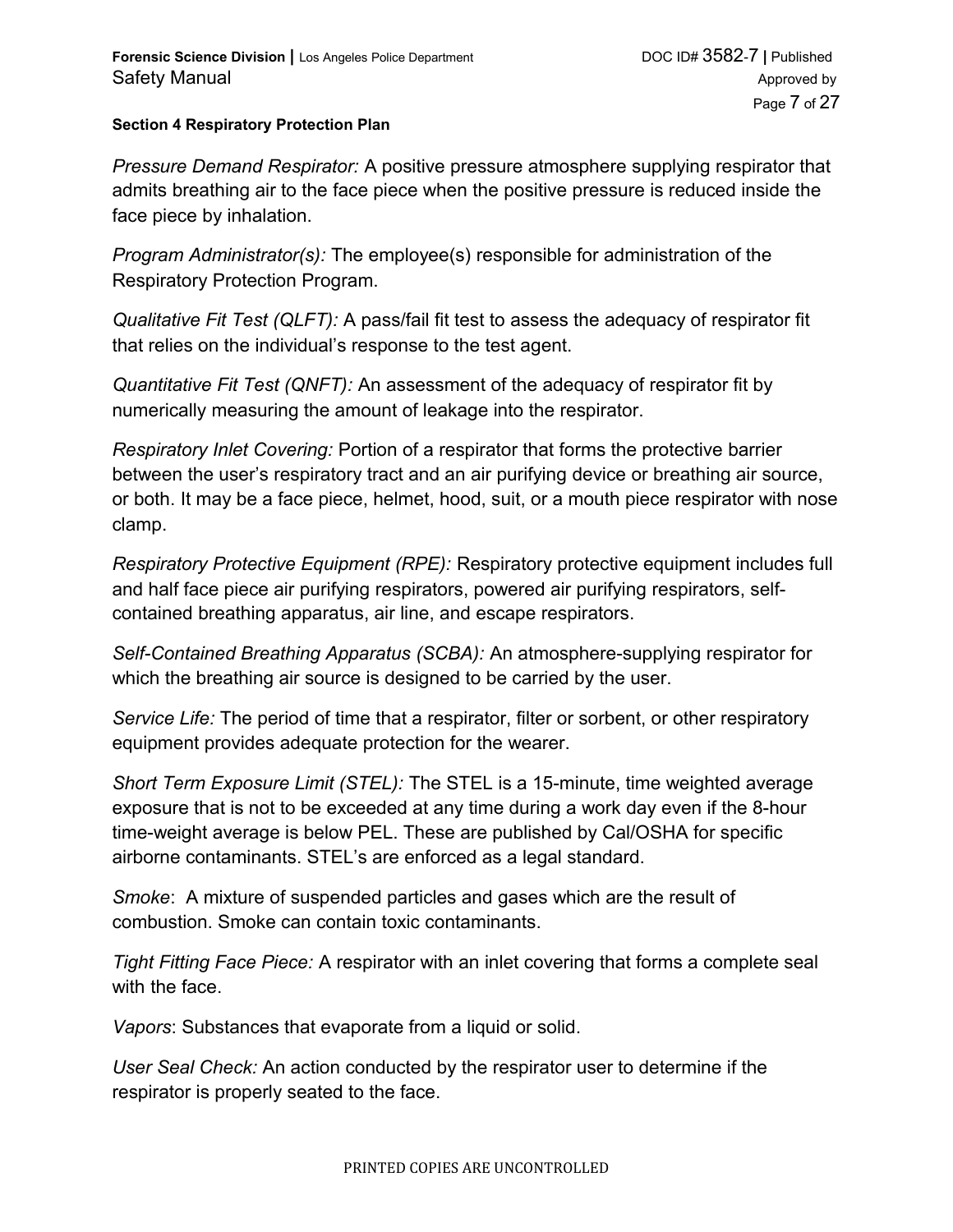*Warning Properties:* Warning properties are the detectable characteristics of a hazardous chemical including odor, taste and/or irritation effects that are detectable and persistent at concentrations at or below PEL. Exposure at levels below the PEL must not dull the sense of smell in order for the substance to be considered to have acceptable warning properties.

For additional definitions please reference Title 8, Section 5144 of the California Code of Regulations.

# **4.3 Respirator Selection and Use**

FSD criminalistics laboratory only uses respirators that have been approved by the National Institute for Occupational Safety and Health (NIOSH). Surgical masks or unapproved dust filters must not be substituted for approved respirators. The selection of a respirator for any given situation requires consideration of the following factors:

The nature of the hazard

The characteristics of the hazardous operation or process

The general environment (confined space, poorly ventilated)

The period of time for which respiratory protection may be provided

The activity of the workers in the hazardous area

The physical characteristics, functional capabilities and limitations of various types of respirators

The respirator protection factor and respirator fit

A respirator wearer must leave the hazardous area if there is any indication that the respirator is not working properly. Reasons which require a respirator wearer to leave a hazardous area include, but are not limited to the following:

- Failure of the respirator to provide adequate protection
- Malfunction of the respirator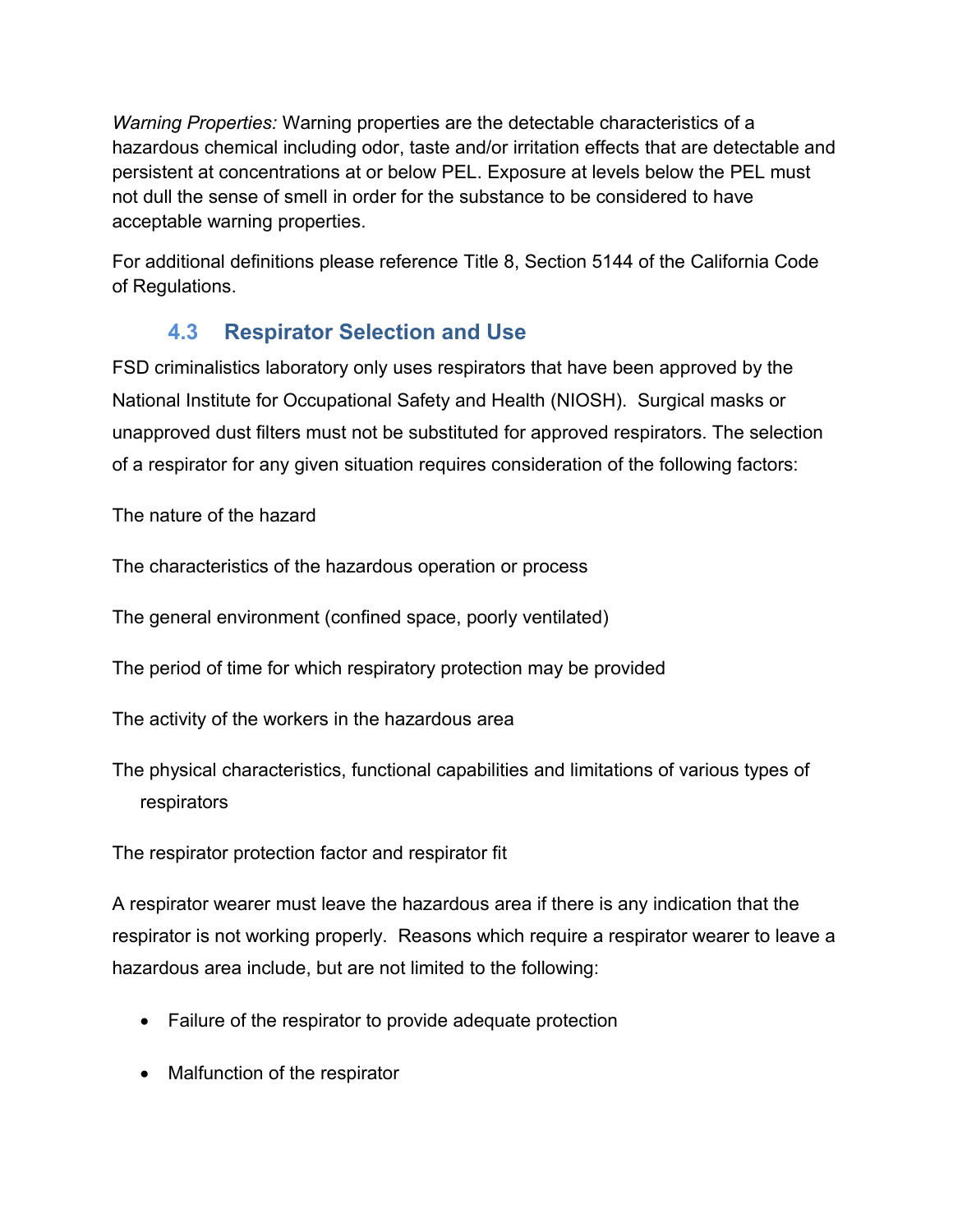- Detection of leakage of an air contaminant in the respirator
- Increase in resistance of the respirator to breathing
- Severe discomfort in wearing the respirator
- Illness of the respirator wearer

If a hazardous environment cannot be identified or reasonably estimated, consider the atmosphere to be immediately dangerous to life and health (IDLH). If ventilation or other engineering methods cannot mitigate the hazard, do not enter the area. Only personnel that are trained and certified in self-contained breathing apparatus (SCBA) may enter an IDLH atmosphere.

## **4.4 Types of Respirators**

### **4.4.1 Air Purifying Respirators**

Single Use (disposable) respirators are lightweight masks that protect against dust or biological hazards. They offer no protection from chemical gases, vapors or mists. Single use respirators do not require the training described in this document before use.

 Air Purifying Respirators (APRs) are half or full-face masks that use cartridges to remove contaminants from the atmosphere. These respirators do not protect against IDLH, oxygen deficiency or other atmospheres where contaminants are in unknown concentrations. The contaminants that are removed are determined by the type, efficiency and capacity of the cartridge or canister used.

The 3M 6000 series (half face) and Scott AV3000 series (full facepiece respirators) are the APRs used by FSD laboratory personnel. The cartridges selected for use (combination filter) do not have an end of service life indicator. Instead, the cartridges have a blank area to write in the in-service date and time. Refer to the instructions packaged with the cartridge for guidelines for the maximum amount of time the cartridge can be used before replacing it.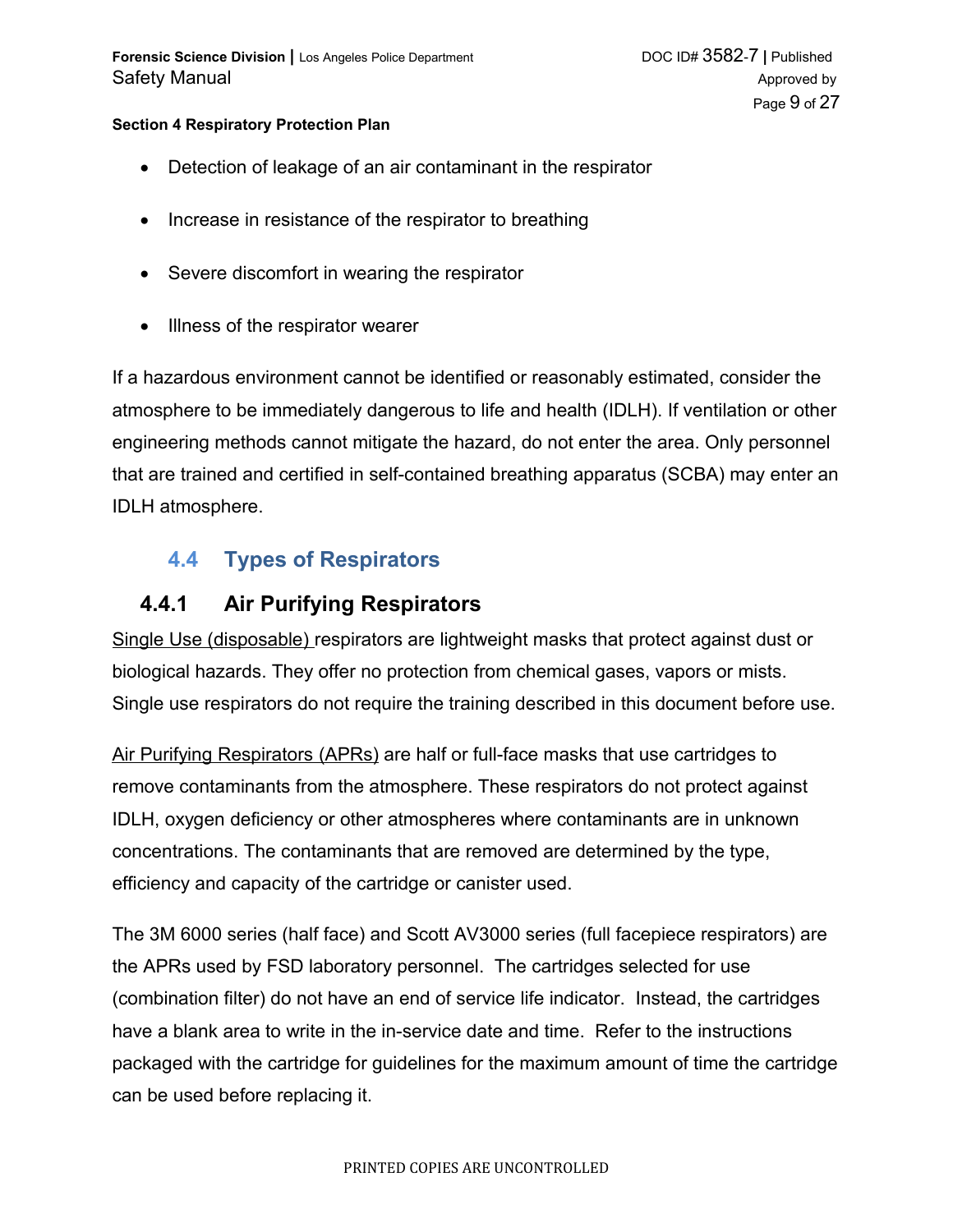## **4.4.2 Atmosphere-Supplying Respirators**

 Self-contained Breathing Apparatus (SCBA) are respirators that provide uncontaminated air to the wearer. Currently, only the members of the FSD Hazardous Chemical Team are trained and certified to use SCBAs. The FSD laboratory does not maintain any SCBAs.

## **4.5 Medical Evaluation**

All employees must be evaluated by the City of Los Angeles Personnel Department and cleared for respirator use prior to training. A copy of the yearly clearance will be kept on file.

## **4.6 Training**

Each employee that uses an APR (except the single use disposable variety) must be trained by a qualified person to ensure the proper use of the respirator. The training must take place prior to respirator use.

# **4.6.1 APR Training**

The training must include the following elements:

The general requirements of CCR, Title 8, section 5144

The employee's responsibilities in the FSD Respiratory Protection Plan

Why the respirator is necessary

The limitations and capabilities of the respirator

How to inspect, put on and remove, use, and check the seals of the respirator

The procedures for maintenance and storage of the respirator

How to recognize medical signs and symptoms that may limit or prevent the effective use of respirators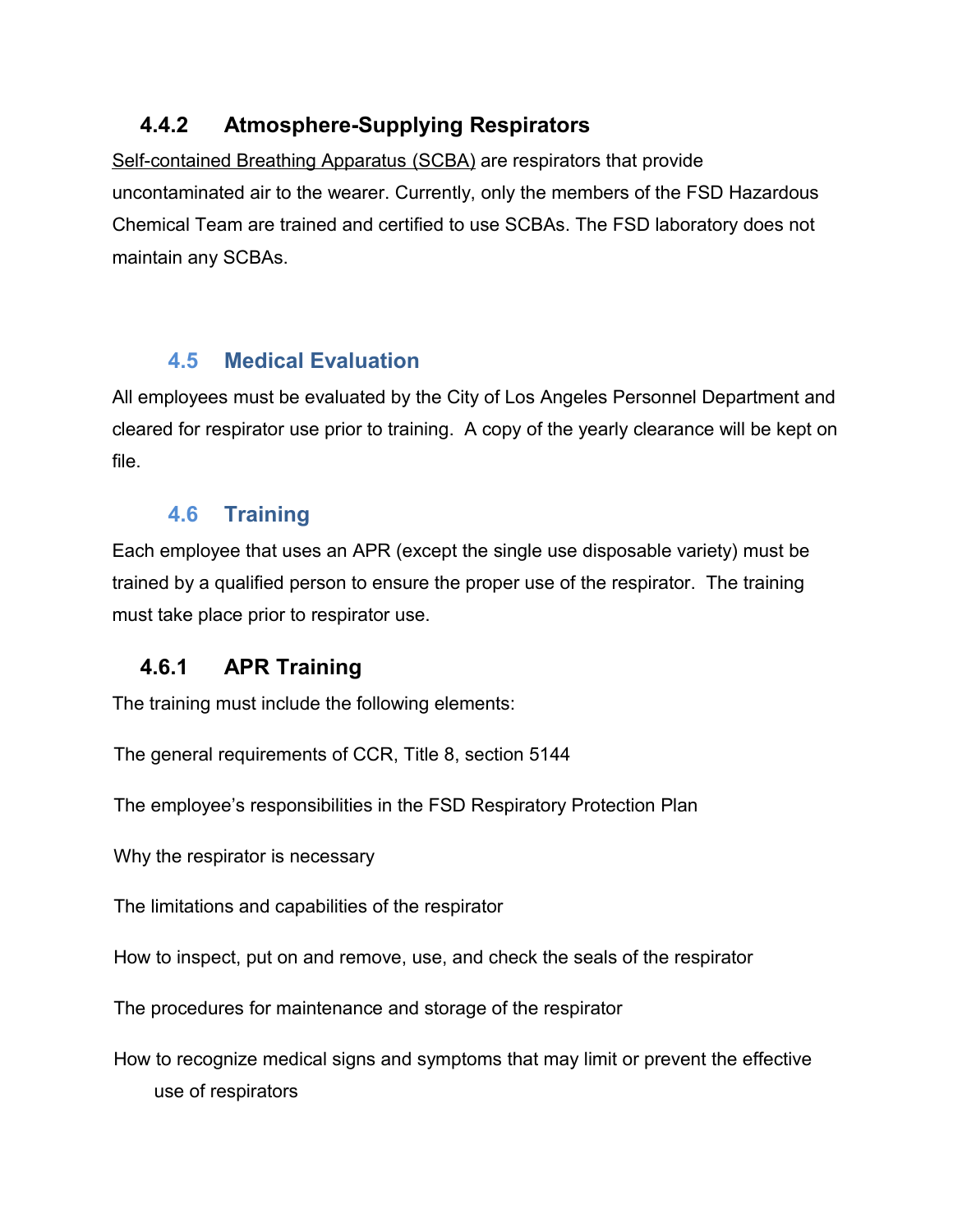Information regarding using a respirator, when not required by FSD protocol – for personal comfort, not for protection, i.e. for use around decomposed bodies or tear gas.

### **4.6.2 Refresher Training**

APR refresher training must be administered annually, and when the following situations occur:

Changes in the workplace or the type of respirator render previous training obsolete

• Inadequacies in the employee's knowledge or use of the respirator indicate that the employee has not retained the requisite understanding or skill

Any other situation arises in which retraining appears necessary to ensure safe respirator use

## **4.6.3 SCBA Training**

FSD Hazardous Chemical Team members are trained and recertified annually. This training meets the requirements of CCR, Title 8, Section 5144.

## **4.7 Respirator Fit Tests**

Each employee that uses an APR must be fit tested to determine the type and size of mask that fits their face. A proper seal between the user's face and the mask is essential for the respirator to work correctly. Only a properly fitting mask can seal against the face, which protects the wearer. Fit testing also involves learning to wear and adjust the mask. The fit test must take place prior to respirator use. All FSD employees who are authorized to use an APR will be fit tested annually according to the procedures in Appendix D of this manual.

A user must demonstrate how to perform a seal check to ensure that an adequate seal is achieved each time the respirator is put on. Either the positive and negative pressure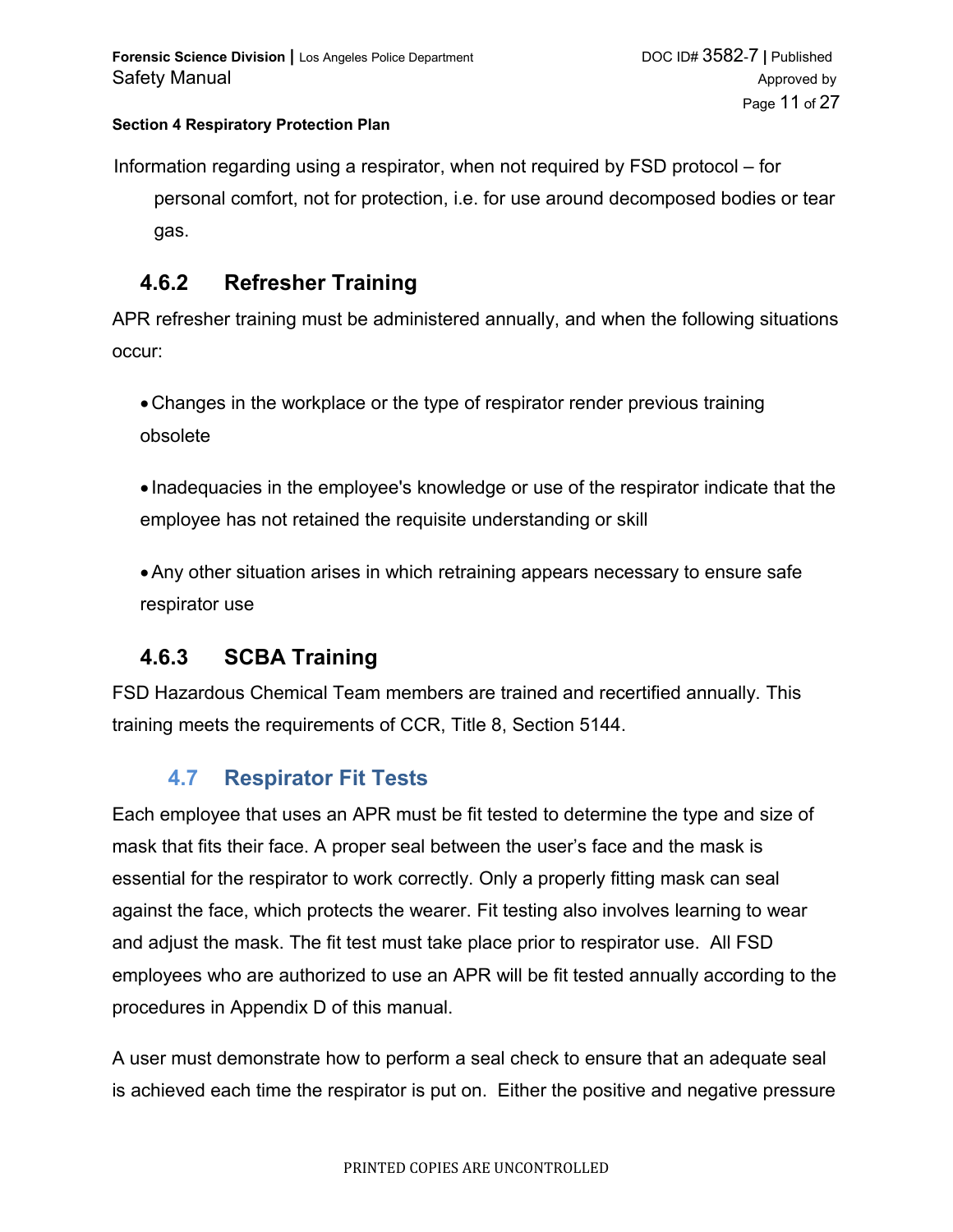checks listed below or the respirator manufacturer's recommended user seal check method shall be used. User seal checks are not substitutes for qualitative or quantitative fit tests.

## **Face piece Positive and/or Negative Pressure Checks**

### A. Positive Pressure Check

Close off the exhalation valve and exhale gently into the face piece. The face fit is considered satisfactory if a slight positive pressure can be built up inside the face piece without any evidence of outward leakage of air at the seal. For most respirators this method of leak testing requires the wearer to first remove the exhalation valve cover before closing off the exhalation valve and then carefully replacing it after the test.

### B. Negative Pressure Check

Close off the inlet opening of the canister or cartridge(s) by covering with the palm of the hand(s) or by covering the openings of the exhalation valve with the palm of the hands. Inhale gently so that the face piece collapses slightly, and hold the breath for ten (10) seconds. The design of the inlet opening of some cartridges cannot be effectively covered with the palm of the hand. The test can be performed by covering the inlet opening of the cartridge with a thin latex or nitrile glove. If the face piece remains in its slightly collapsed condition and no inward leakage of air is detected, the tightness of the respirator is considered satisfactory.

# **4.8 Respirator Care**

# **4.8.1 Cleaning Interval**

The respirators shall be cleaned and disinfected at the following intervals:

 Respirators issued for the exclusive use of one employee shall be cleaned and disinfected as often as necessary to be maintained in a sanitary condition. Disposable (non-alcoholic) wipes may be used periodically at the discretion of the employee

 Respirators issued to more than one employee shall be cleaned and disinfected per the procedure given below on a yearly basis or when deemed necessary by the Respiratory Protection Program administrator(s)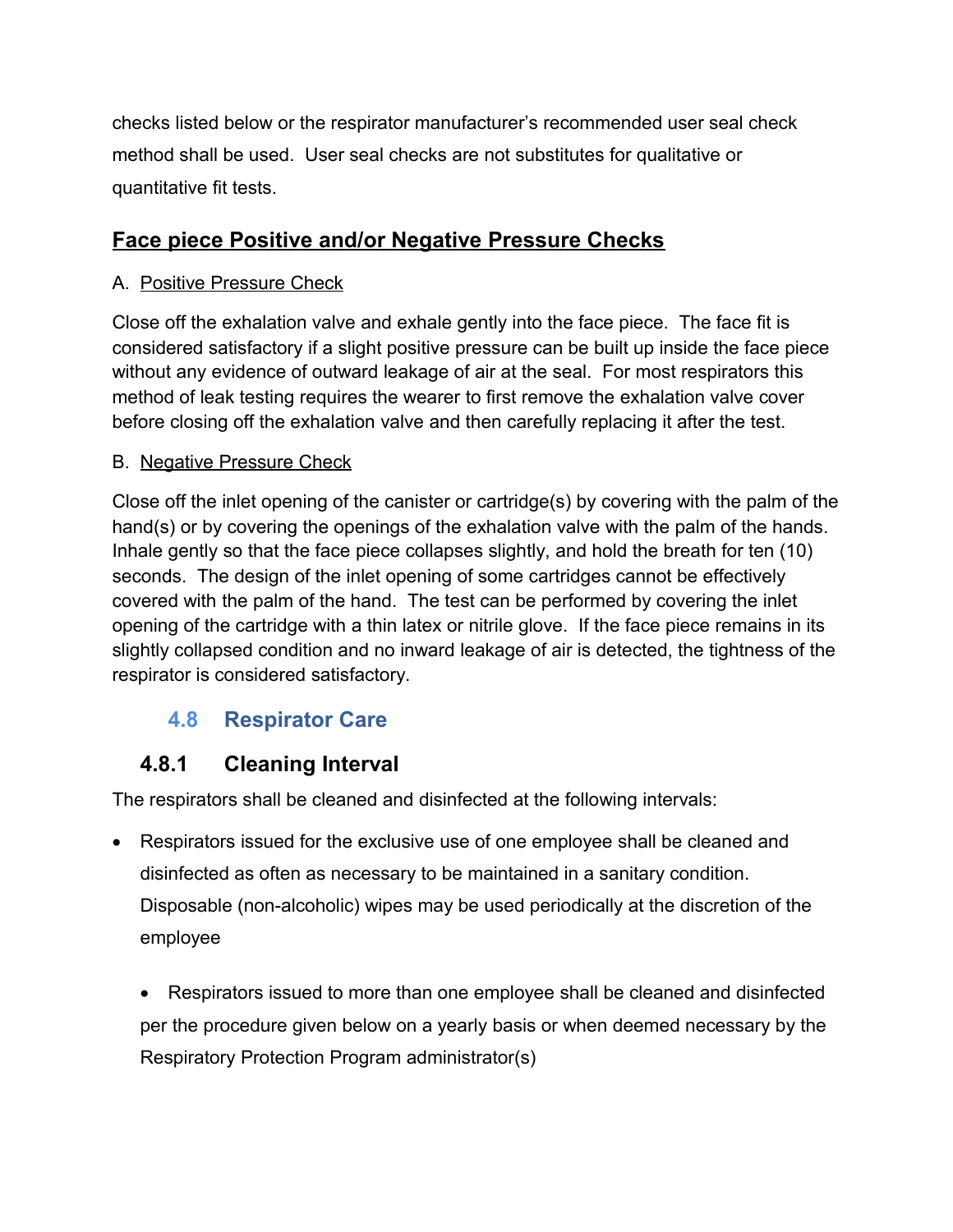Respirators used in fit testing and training shall be cleaned using a disposable wipe such as the 3M Respirator Wipe Pad after each use

### **Cleaning and Disinfecting Procedure For Shared Respirators:**

- Remove cartridges. Disassemble face pieces by removing the exhalation valve. Discard or repair any defective parts.
- Wash components in warm (110°F (43°C) maximum) water with a mild detergent or with a cleaner recommended by the manufacturer. A stiff bristle (not wire) brush may be used to facilitate the removal of dirt.

• Rinse components thoroughly in clean, warm  $(110^{\circ}F (43^{\circ}C)$  maximum) preferably running water. Drain.

 When the cleaner used does not contain a disinfecting agent, respirator components shall be immersed for two minutes in one of the following:

- Hypochlorite solution (50 ppm of chlorine) made by adding approximately one milliliter of laundry bleach to one liter of water at 110 $\mathrm{P}F(43\mathrm{°C})$ ; or

- Aqueous solution of iodine (50 ppm iodine) made by adding approximately 0.8 millimeters of tincture of iodine (6-8 grams ammonium and/or potassium iodine/100 cc of 45% alcohol) to one liter of water at 110 $\mathrm{P}F(43\mathrm{°C})$ ; or

- Other commercially available cleansers of equivalent disinfectant quality when used as directed, if their use is recommended or approved by the respirator manufacturer.

Rinse components thoroughly in clean, warm (110 $\degree$ F (43 $\degree$ C) maximum) preferably running water. Drain. The importance of thorough rinsing cannot be overemphasized. Detergents or disinfectants that dry on face pieces may result in dermatitis. In addition, some disinfectants may cause deterioration or rubber or corrosion of metal parts if not completely removed.

- Components shall be hand-dried with a clean lint-free cloth or air-dried.
- Reassemble facepiece.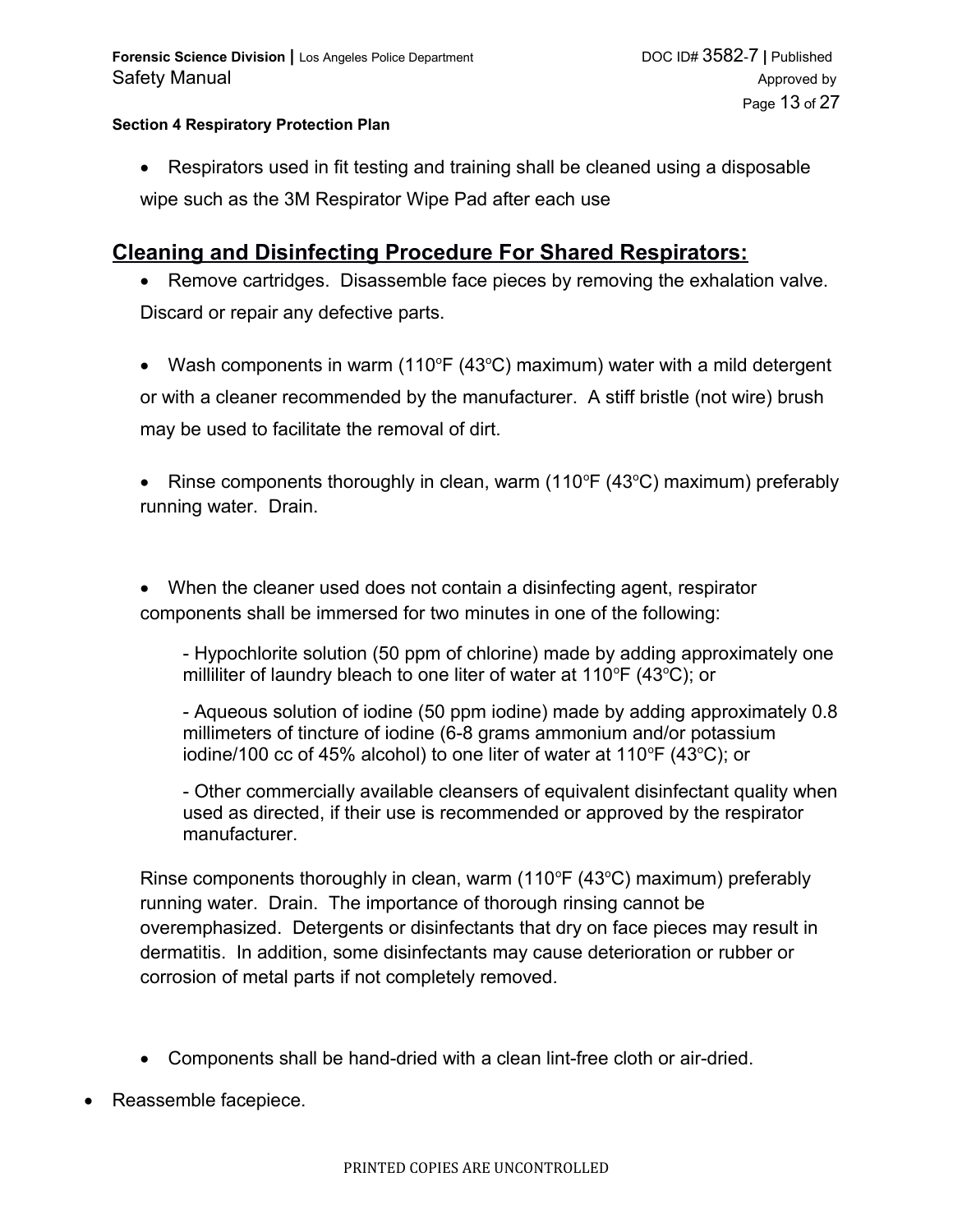## **4.8.2 Inspection**

All respirators shall be inspected before each use. The respirator inspections shall include:

- A check of respirator function
	- A check of tightness of connections

 A check of the condition of the various parts including, but not limited to, the face piece, head straps, valves, and cartridges, or filters; and

A check of rubber parts for pliability and signs of deterioration;

The checklist in Appendix B will be used to inspect the full-face respirators on a yearly basis.

## **4.8.3 Maintenance**

Repairing, Discarding, and Maintaining Respirators

The employer shall ensure that respirators that fail an inspection or are otherwise found to be defective are removed from service and discarded, repaired or adjusted in accordance with the following procedures:

Repairs or adjustments to respirators should only be made by program administrators according to the manufacturer's recommendations and specifications for the type and extent of repairs performed, using only NIOSH-approved parts designed for the respirator

The cartridge must be changed per the manufacturer's guidelines

The employer ensures that all filters, cartridges, and canisters used in the workplace are labeled and color coded with the NIOSH approved label and that the label is not removed and remains legible.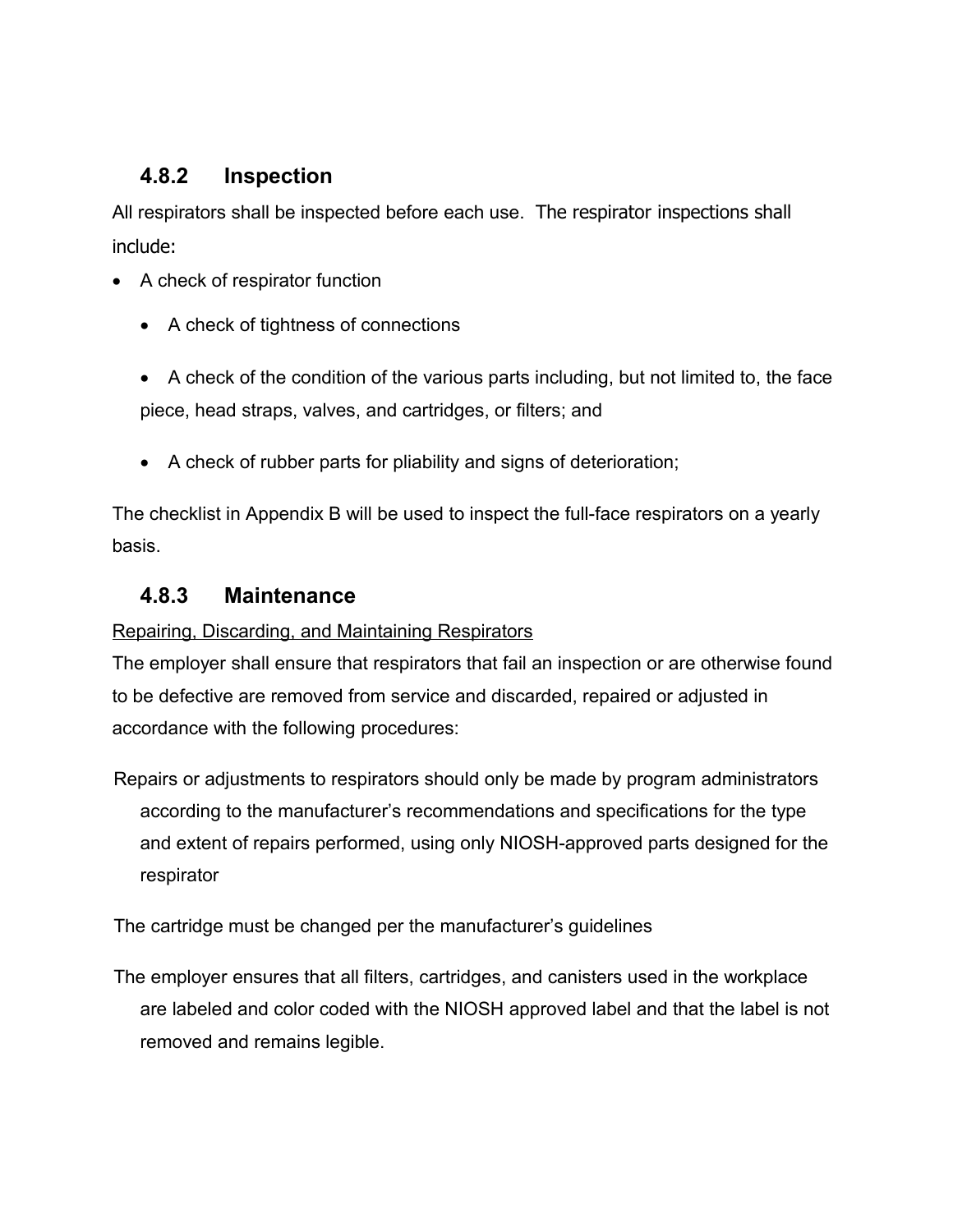### **4.8.4 Storage**

Respirators are stored as follows:

- All respirators shall be stored in accordance with any applicable manufacturer's instructions. After cleaning and drying, store the mask and adapter protected from sunlight, grease and oil. Do not store the respirator with a used filter/cartridge attached.
- Half face respirators that are issued to an individual should be stored in a plastic bag. Care should be taken to avoid deformation of mask during storage.
- Full face respirators should not be stored with the head harness over the facepiece lens. Full face respirators should be stored in a respirator bag with a secure seal and placed in a marked cloth bag showing the respirator number and size.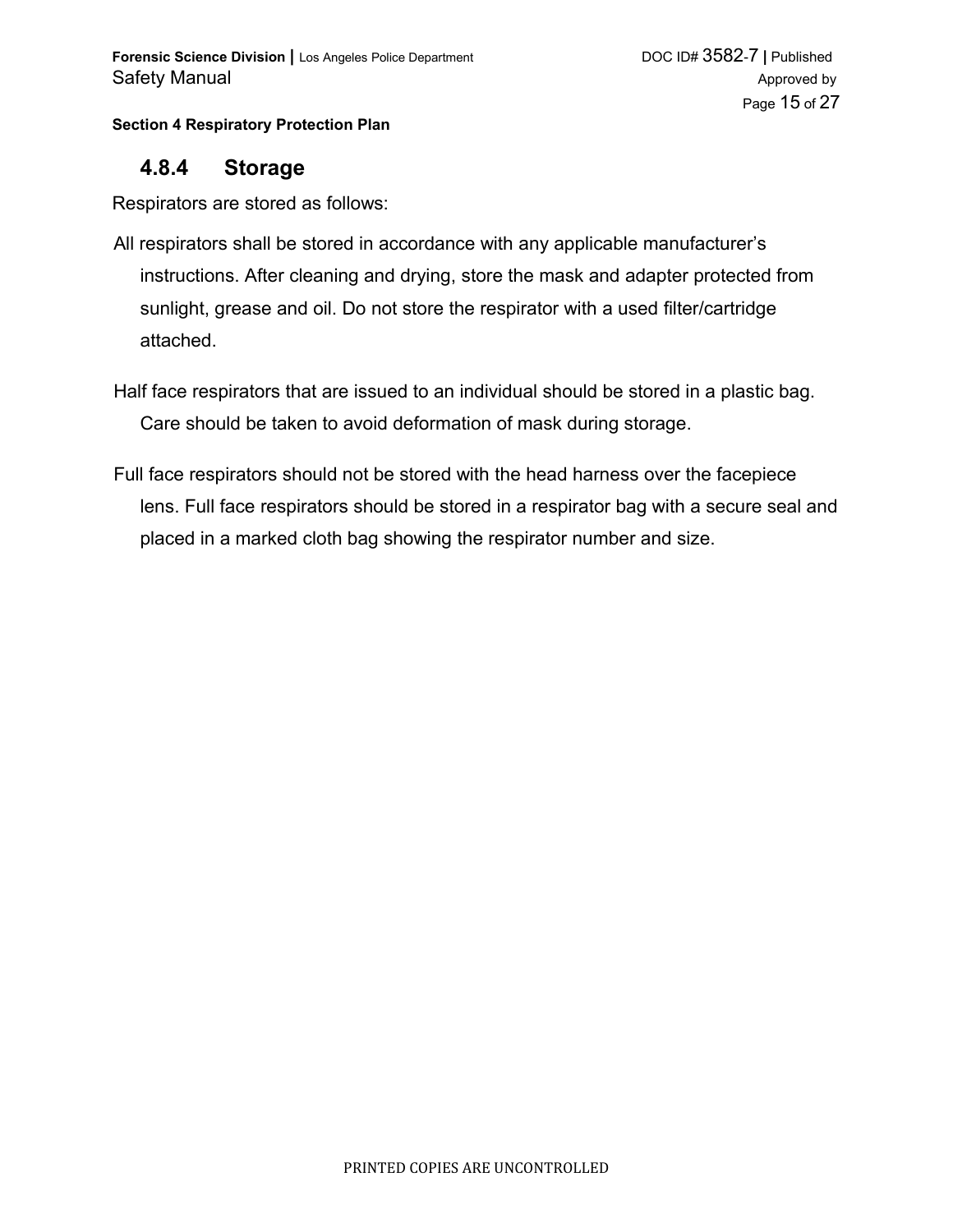**Appendix A – Respirator Parts Defined**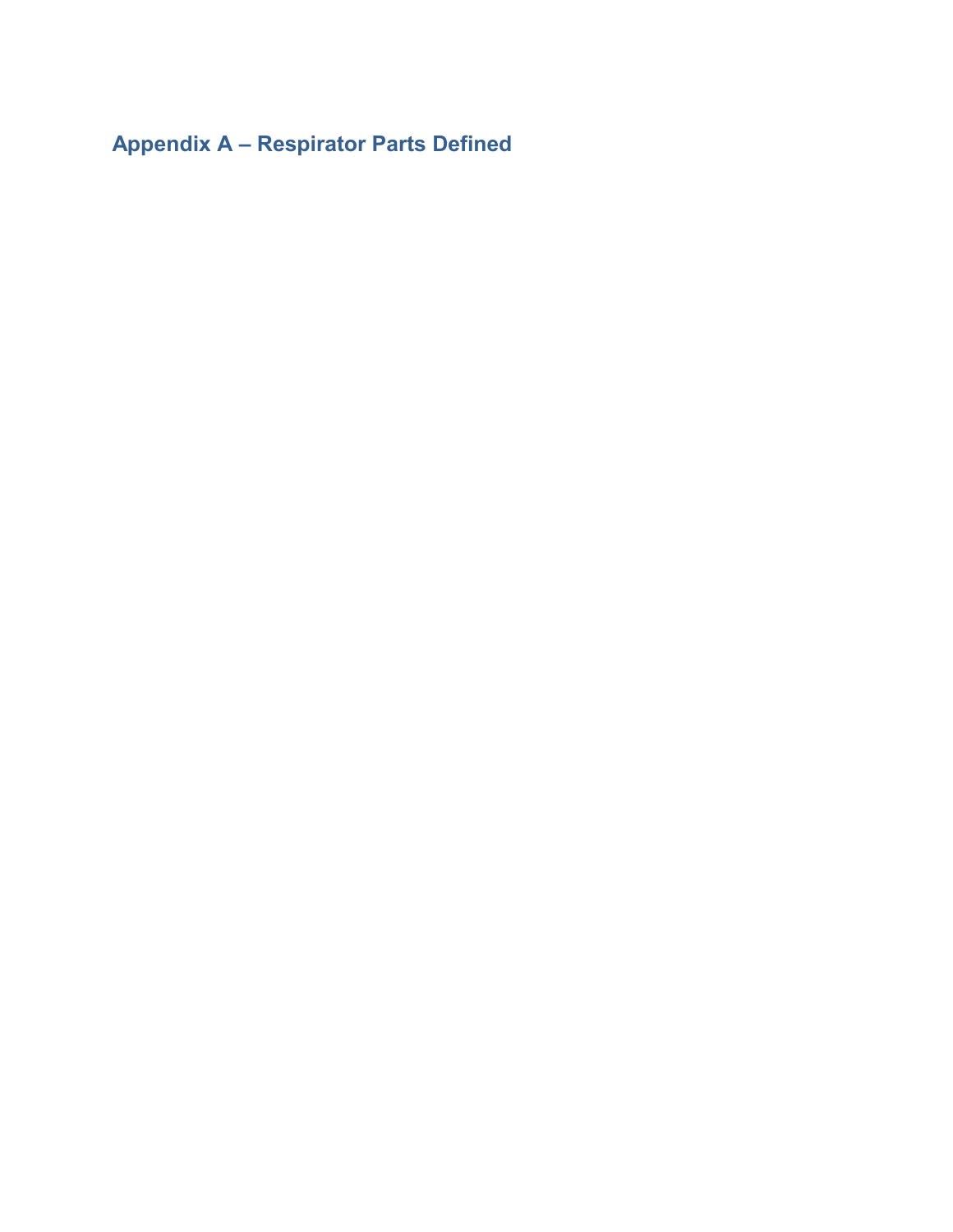

AV-3000 Facepiece

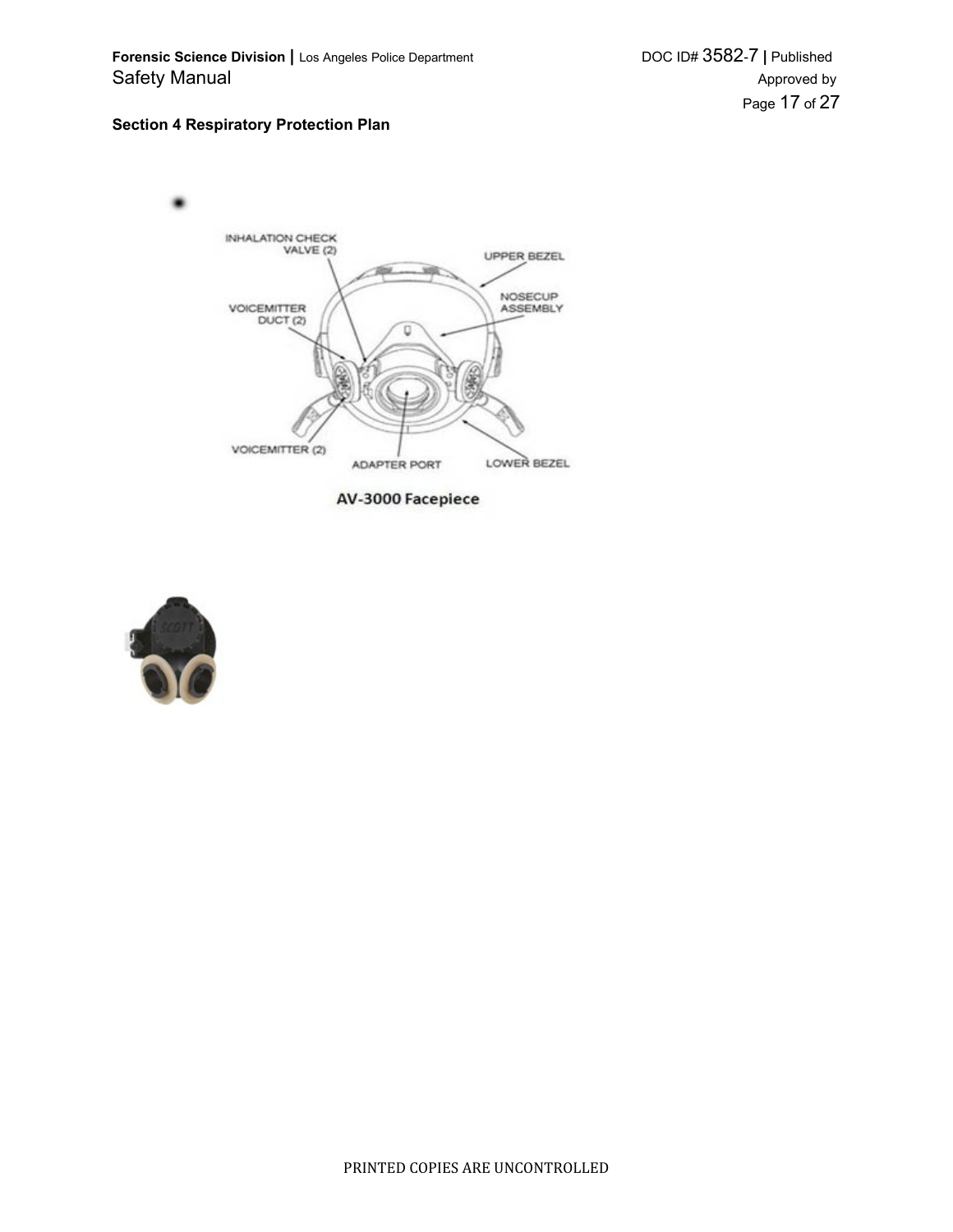

## **Appendix B – Full Face Respirator Inspection Checklist**

**The following items must be checked yearly or as needed. Please note any problems on this form.**

Type of Respirator:

### Respirator Number:

| A.             |                                          |
|----------------|------------------------------------------|
| <b>B:</b>      |                                          |
| $\mathbf{C}$ : |                                          |
| D:             |                                          |
| E:             |                                          |
| F:             |                                          |
| G:             |                                          |
| H: .           |                                          |
| Ŀ.             | Gaskets: _______________________________ |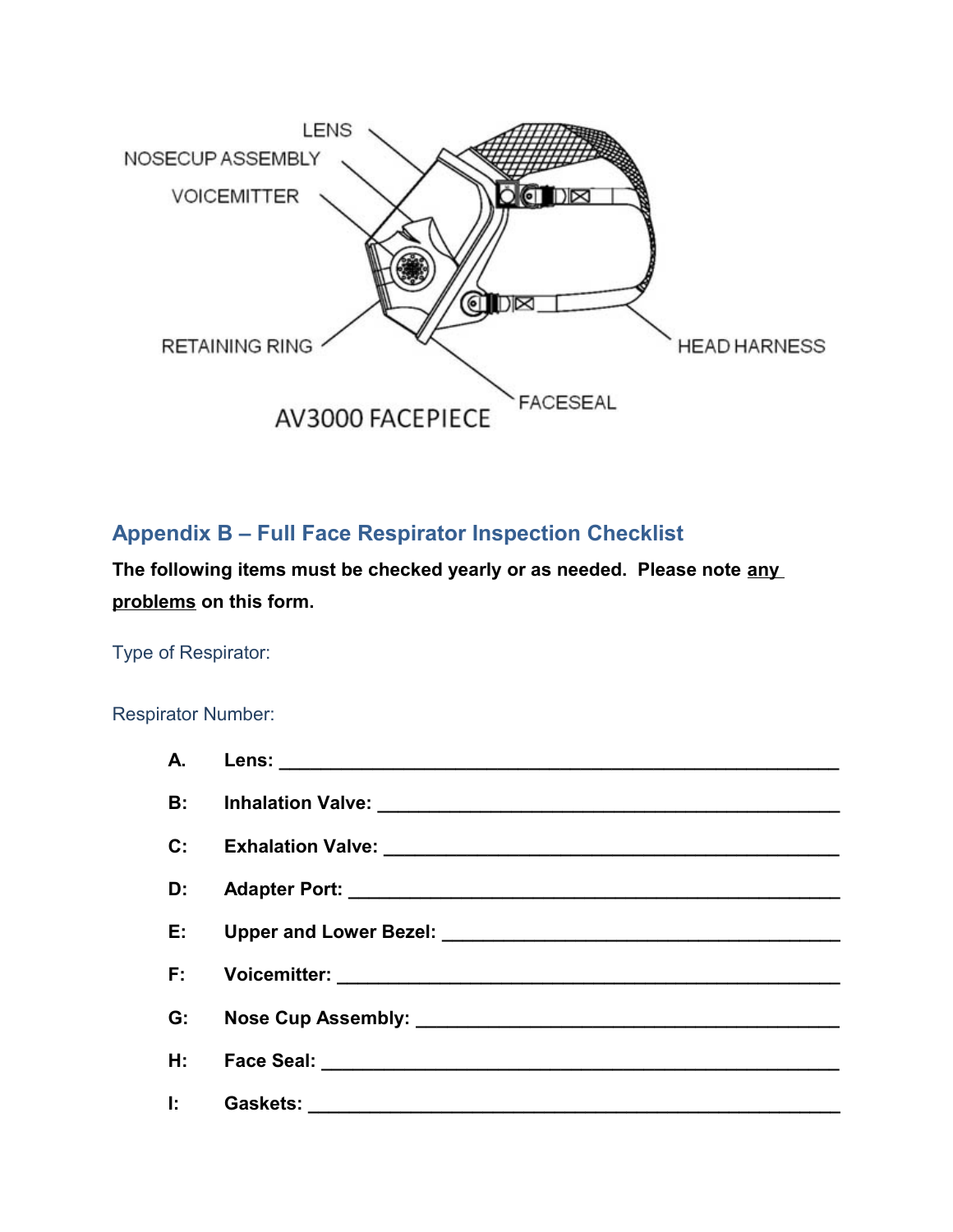|             | J: Harness Assembly and Straps:     |  |    |
|-------------|-------------------------------------|--|----|
|             | <b>No Defects Found</b>             |  |    |
| <b>Date</b> | <b>Inspector Name/Serial Number</b> |  | Nο |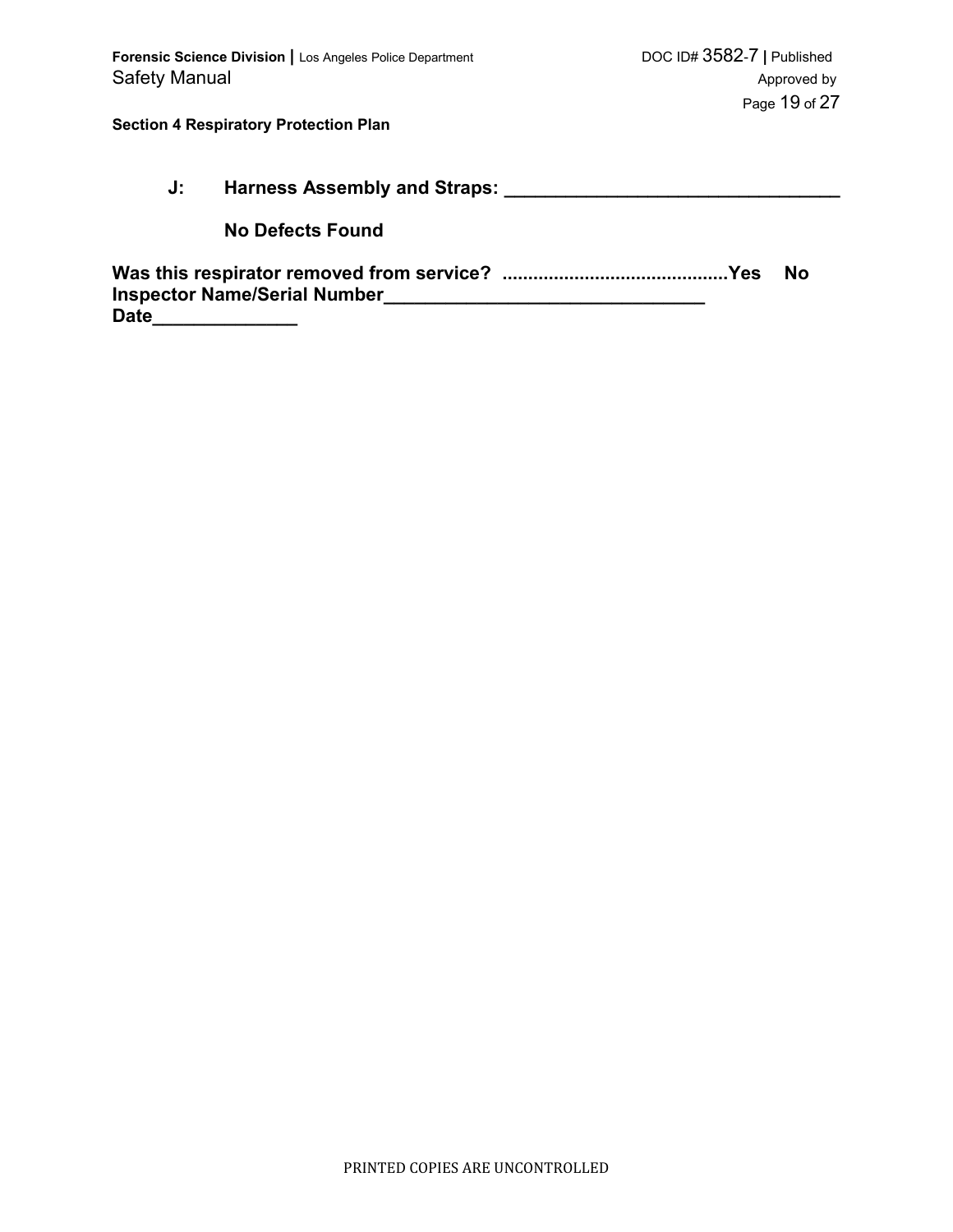## **Appendix C – Respirator Program Annual Audit Procedure**

- 1. Verify that employees using APRs have authorization from City of Los Angeles Personnel Department for respirator use.
- 2. Verify that employees using APRs have received training for respirator use.
- 3. Verify that employees using APRs have a fit test prior to respirator use.
- 4. Verify that all employees using APRs receive refresher training annually and FIT testing.
- 5. Verify that APRs have been cleaned/inspected at the required intervals (full face APR only).
- 6. Check inventory of APRs and cartridges and re-order if necessary.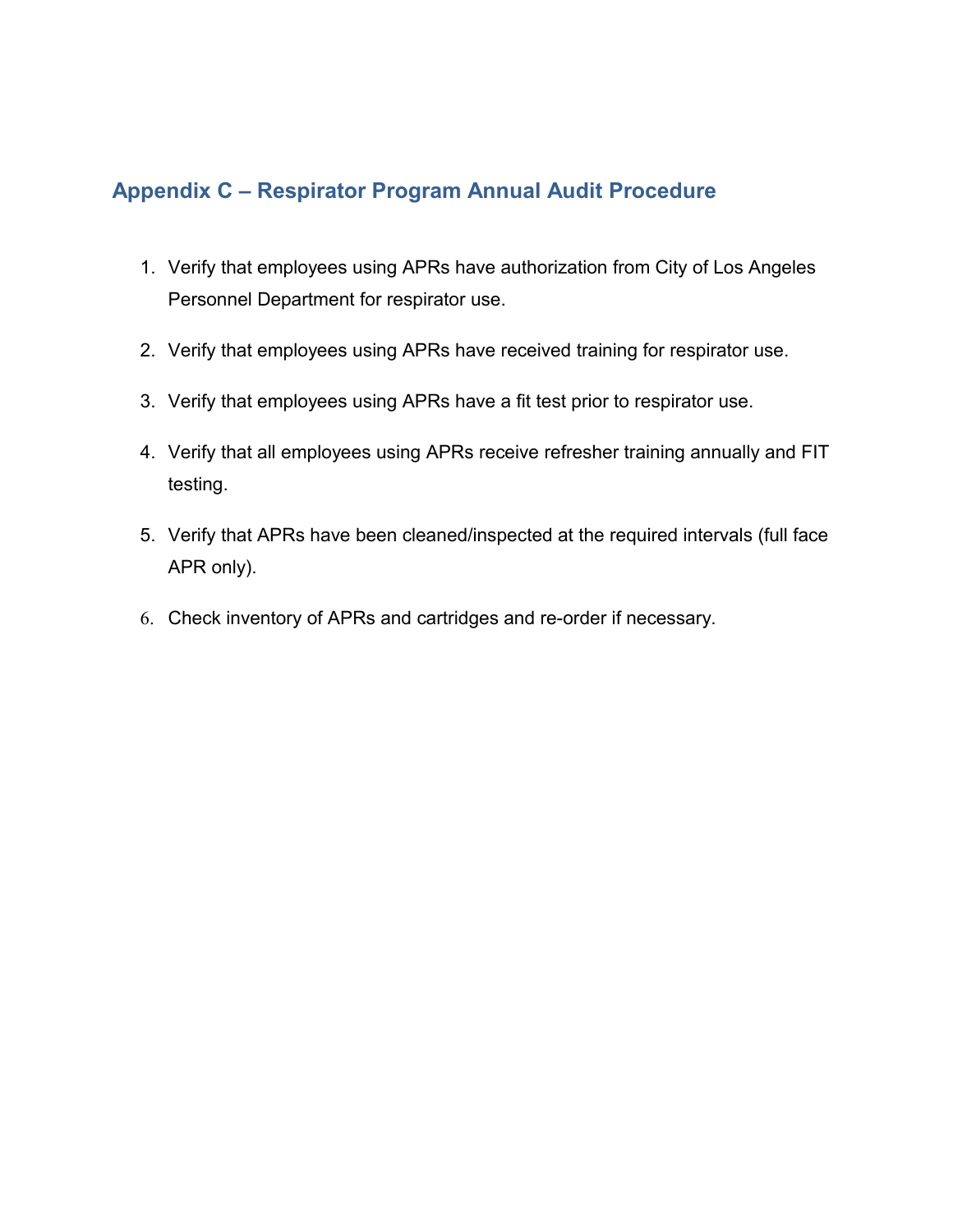## **Appendix D – Respirator Fit Testing Procedures**

#### **Fit Testing Procedure:**

The program administrators shall conduct fit testing using the following procedures.

**1.** The test subject and fit tester shall pick the most acceptable respirator from a sufficient number of respirator sizes so that the respirator is acceptable to, and correctly fits, the user.

**2.** Prior to the subject's first fit test, the test subject shall be shown how to put on a respirator, how it should be positioned on the face, how to set strap tension and how to determine an acceptable fit.

**3.** Assessment of comfort shall include a review of the following points with the test subject and allowing the test subject adequate time to determine the comfort of the respirator:

(a) Position of the mask on the nose

- (b) Room for eye protection
- (c) Room to talk
- (d) Position of mask on face and cheeks

**4.** The following criteria shall be used to help determine the adequacy of the respirator fit:

- (a) Chin properly placed;
- (b) Adequate strap tension, not overly tightened;
- (c) Fit across nose bridge;
- (d) Respirator of proper size to span distance from nose to chin;
- (e) Tendency of respirator to slip;

**5.** The test subject shall demonstrate that they can conduct a user seal checks for both the negative and positive pressure. Another facepiece shall be selected and retested if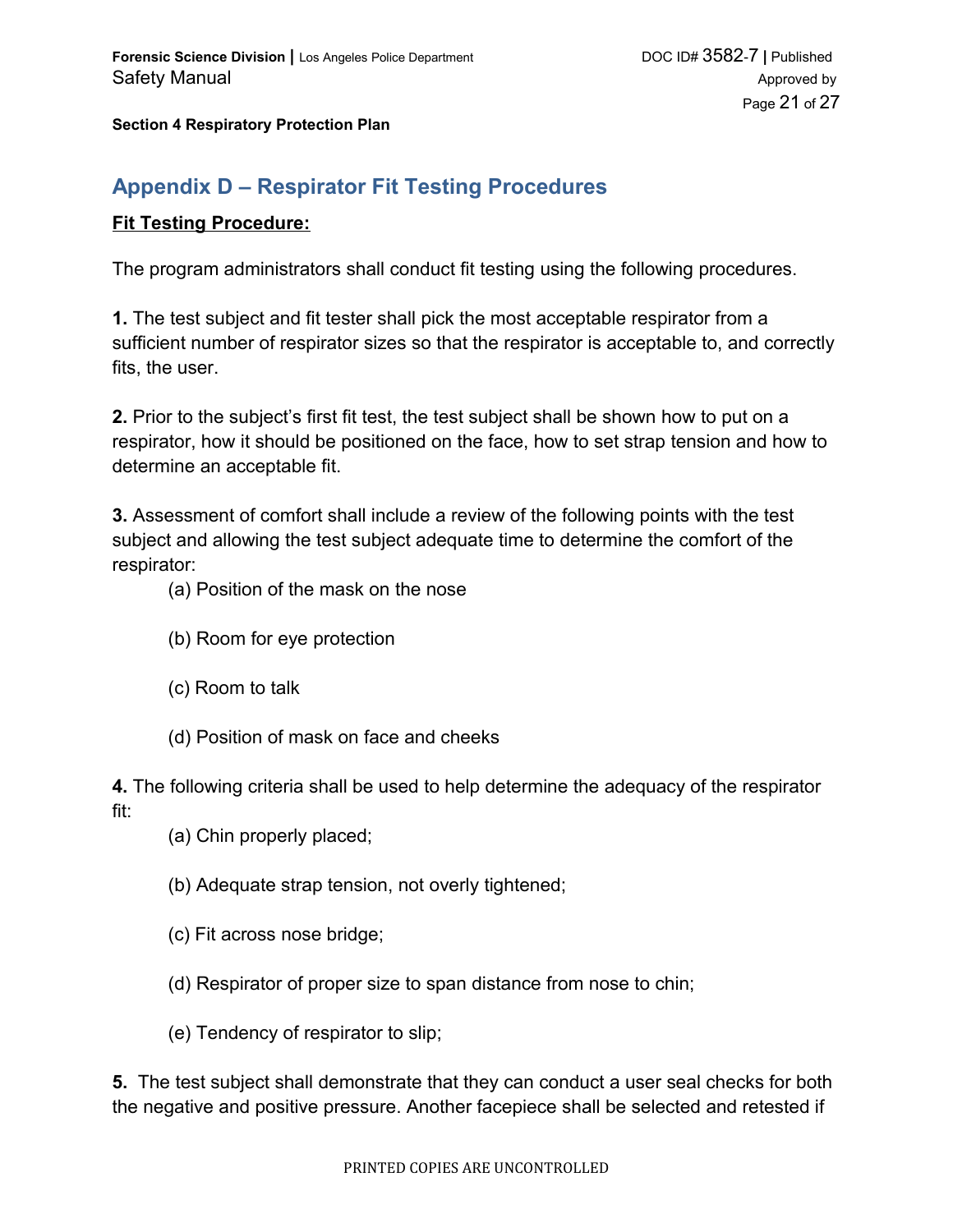the test subject fails the user seal check tests.

**6.** The test shall not be conducted if there is any hair growth between the skin and the facepiece sealing surface, such as stubble beard growth, beard, mustache or sideburns which cross the respirator sealing surface. Any type of apparel which interferes with a satisfactory fit shall be altered or removed.

**7.** If a test subject exhibits difficulty in breathing during the tests, she or he shall be referred to a physician or other licensed health care professional, as appropriate, to determine whether the test subject can wear a respirator while performing her or his duties.

**8.** If the employee or program administrator finds the fit of the respirator unacceptable, the test subject may be given the opportunity to select a different respirator and to be retested.

#### **9.** Test Exercises.

(a) Employers must perform the following test exercises for all fit testing methods prescribed in this appendix. Employers must ensure that employees perform the test exercises in the appropriate test environment in the following manner:

(1) Normal breathing. In a normal standing position, without talking, the subject shall breathe normally.

(2) Deep breathing. In a normal standing position, the subject shall breathe slowly and deeply, taking caution so as not to hyperventilate.

(3) Turning head side to side. Standing in place, the subject shall slowly turn his/her head from side to side between the extreme positions on each side. The head shall be held at each extreme position momentarily so the subject can inhale at each side.

(4) Moving head up and down. Standing in place, the subject shall slowly move his/her head up and down. The subject shall be instructed to inhale in the up position (i.e., when looking toward the ceiling).

(5) Talking. The subject shall talk out loud slowly and loud enough so as to be heard clearly by the test conductor. The subject can read from a prepared text such as the Rainbow Passage, count backward from 100, or recite a memorized poem or song.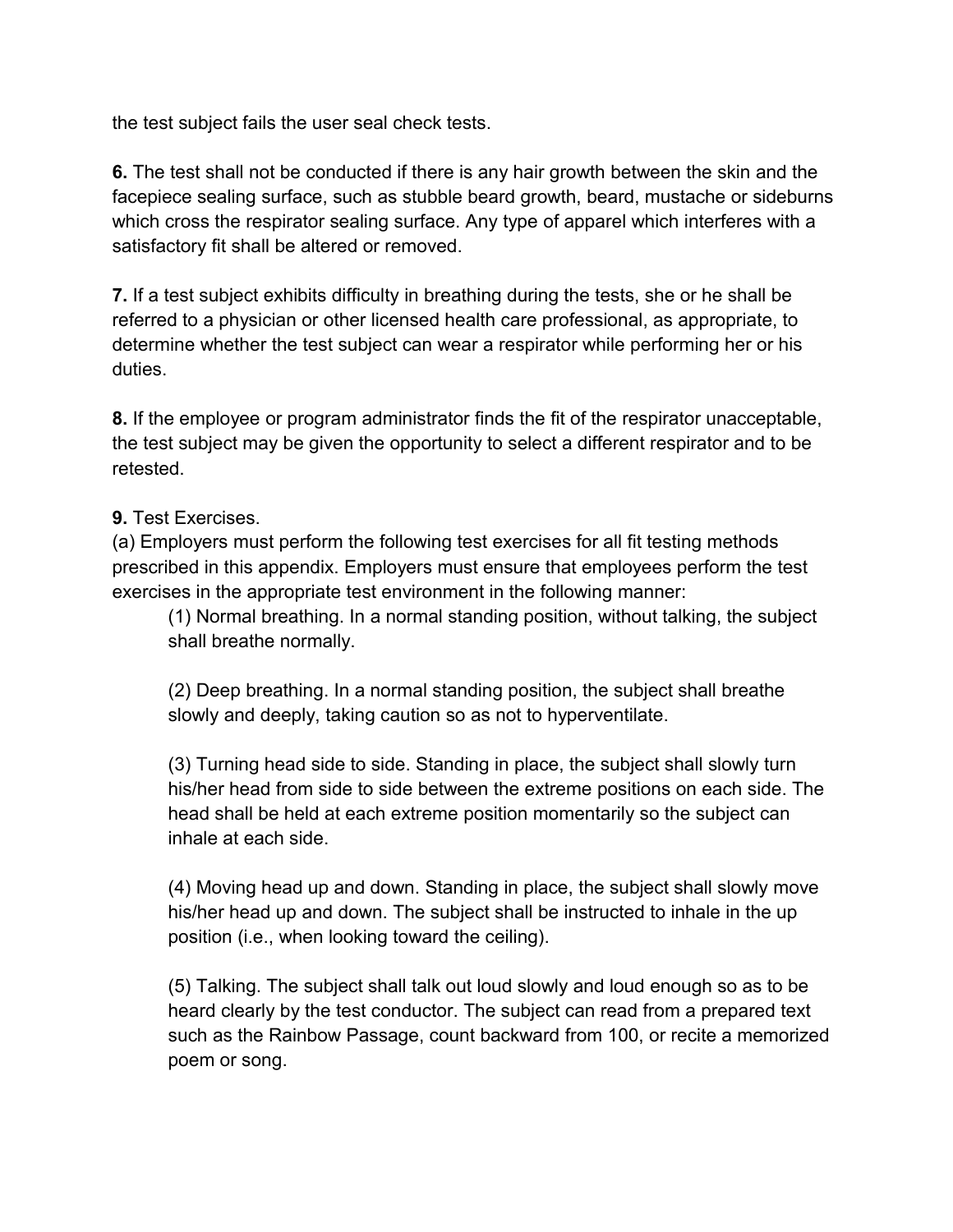(6) Normal breathing. In a normal standing position, without talking, the subject shall breathe normally.

#### *Rainbow Passage*

When the sunlight strikes raindrops in the air, they act like a prism and form a rainbow. The rainbow is a division of white light into many beautiful colors. These take the shape of a long round arch, with its path high above, and its two ends apparently beyond the horizon. There is, according to legend, a boiling pot of gold at one end. People look, but no one ever finds it. When a man looks for something beyond reach, his friends say he is looking for the pot of gold at the end of the rainbow.

(6) Normal breathing. Same as exercise (1).

(b) Each test exercise shall be performed for approximately thirty seconds. The test subject shall be questioned by the test conductor regarding the comfort of the respirator upon completion of the protocol. If it has become unacceptable, another model of respirator shall be tried. The respirator shall not be adjusted once the fit test exercises begin. Any adjustment voids the test, and the fit test must be repeated.

### **Qualitative Fit Testing Procedure for Half Face Masks – Isoamyl Acetate Protocol:**

#### **Odor Threshold Screening**

Odor threshold screening, performed without wearing a respirator, is intended to determine if the individual tested can detect the banana-like odor of isoamyl acetate at low levels.

- **1.** Three 1-liter containers are required.
- **2.** Odor-free water shall be used for the solutions.

**3.** The isoamyl acetate (IAA) (also known at isopentyl acetate) stock solution is prepared by adding 1 ml of pure IAA to 800 ml of odor-free water in a 1-liter container, closing the lid and shaking for 30 seconds. A new solution shall be prepared at least weekly.

**4.** The screening test shall be conducted in a room separate from the room used for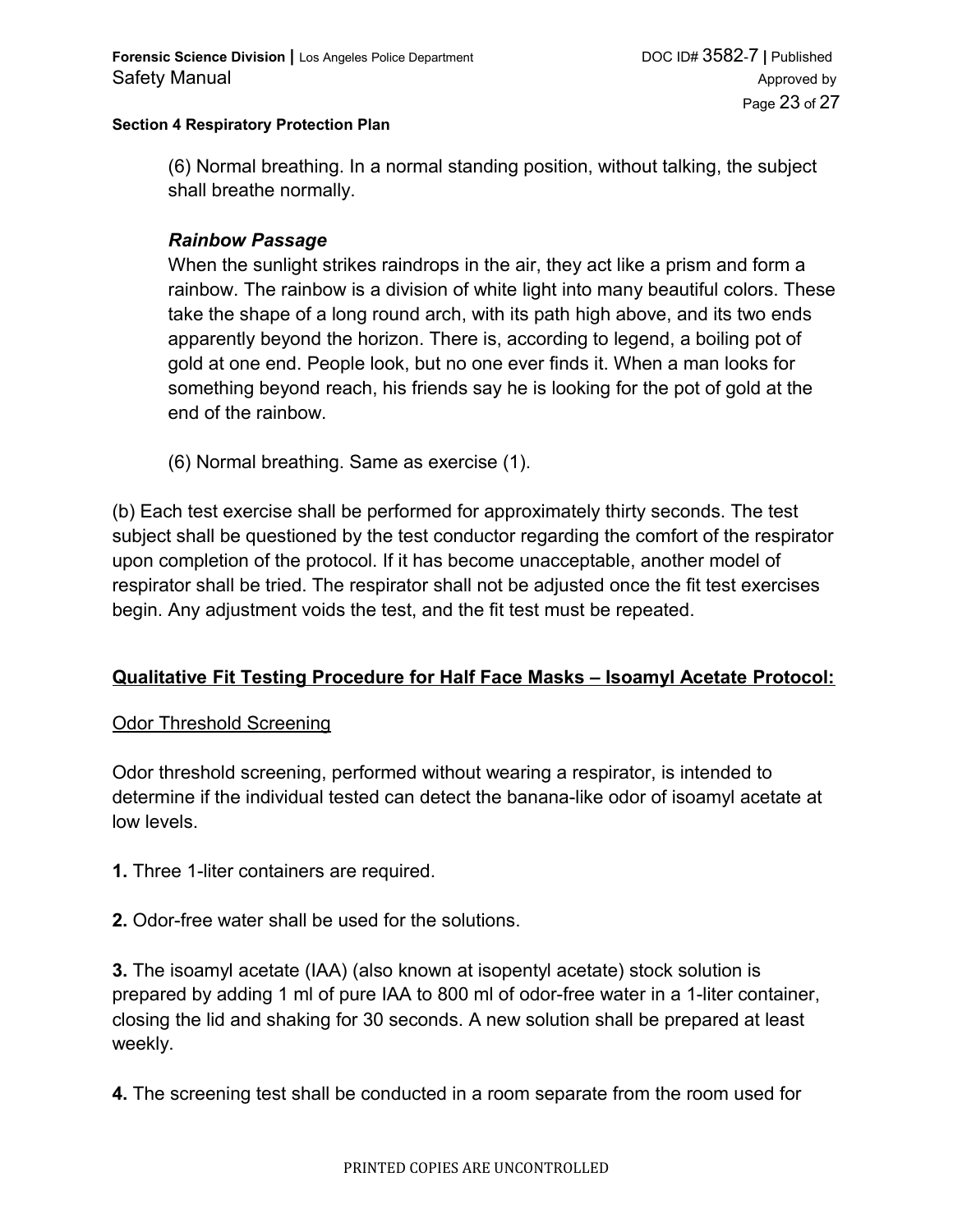actual fit testing. The two rooms shall be well-ventilated to prevent the odor of IAA from becoming evident in the general room air where testing takes place.

**5.** The odor test solution is prepared in a second container by placing 0.4 ml of the stock solution into 500 ml of odor-free water using a clean dropper or pipette. The solution shall be shaken for 30 seconds and allowed to stand for two to three minutes so that the IAA concentration above the liquid may reach equilibrium. This solution shall be used for only one day.

**6.** A test blank shall be prepared in a third container by adding 500 cc of odor-free water.

**7.** The odor test and test blank container lids shall be labeled (e.g., 1 and 2) for container identification. Labels shall be placed on the lids so that they can be peeled off periodically and switched to maintain the integrity of the test.

**8.** The test subject will shake each container for two seconds. Unscrew the lid of each bottle, one at a time, and sniff at the mouth of the bottle. The subject will then indicate to the test conductor which bottle contains banana oil.

**9.** The mixtures used in the IAA odor detection test shall be prepared in an area separate from where the test is performed, in order to prevent olfactory fatigue in the subject.

**10.** If the test subject is unable to correctly identify the container containing the odor test solution, the IAA qualitative fit test shall not be performed.

**11.** If the test subject correctly identifies the container containing the odor test solution, the test subject may proceed to respirator selection and fit testing.

### Isoamyl Acetate Fit Test

**1.** The fit test chamber shall be a clear 55-gallon drum liner suspended inverted over a frame so that the top of the chamber is about 6 inches above the test subject's head. If no drum liner is available, a similar chamber shall be constructed using plastic sheeting. The inside top center of the chamber shall have a small hook attached.

**2.** Each respirator used for the fitting and fit testing shall be equipped with organic vapor cartridges or offer protection against organic vapors.

**3.** After selecting, donning, and properly adjusting a respirator, the test subject shall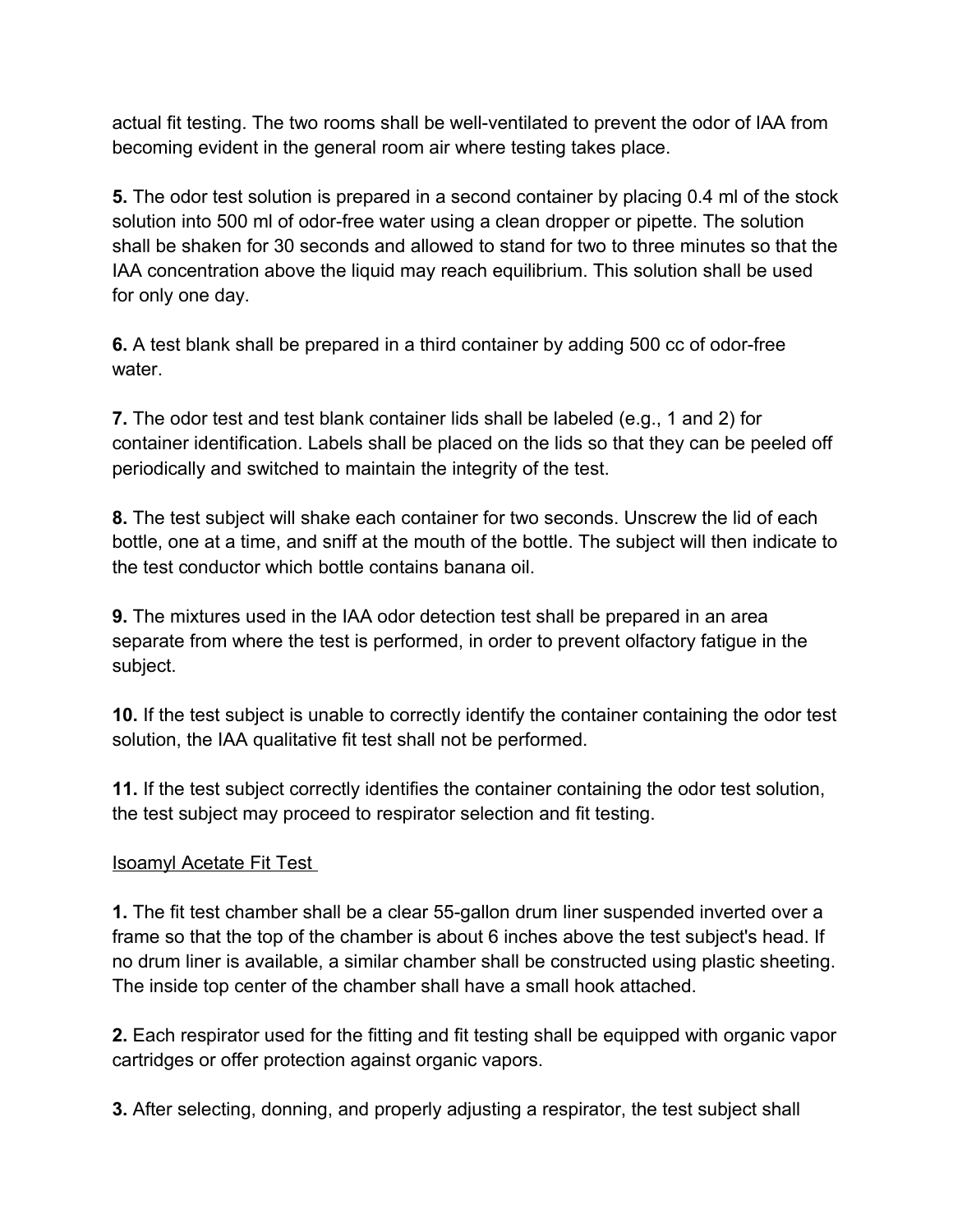wear it to the fit testing room. This room shall be separate from the room used for odor threshold screening.

**4.** Upon entering the test chamber, a piece of paper towel, or other porous, absorbent material, and wetted with pure IAA will be placed on the hook.

**5.** The subject shall then proceed with the test exercises listed in the qualitative fit testing procedures.

**6.** If at any time during the test, the subject detects the banana-like odor of IAA, the test is failed. The subject shall quickly exit from the test chamber and leave the test area to avoid olfactory fatigue.

**7.** If the test is failed, the subject shall return to the selection room and remove the respirator. The test subject shall repeat the odor sensitivity test, select and put on another respirator, return to the test area and again begin the fit test procedure described above. The process continues until a respirator that fits well has been found. Should the odor sensitivity test be failed, the subject shall wait about 5 minutes before retesting. Odor sensitivity will usually have returned by this time.

**8.** When the test subject leaves the chamber, the test administrator shall remove the saturated towel so that there is no significant IAA concentration buildup in the chamber during subsequent tests. The used towels shall be kept in a sealed container.

### **Qualitative Fit Testing Procedure for Full Face Masks - Irritant Smoke (Stannic Chloride) Protocol:**

This qualitative fit test uses a person's response to the irritating chemicals released in the "smoke" produced by a stannic chloride ventilation smoke tube to detect leakage into the respirator.

#### General Requirements and Precautions

- The respirator to be tested shall be equipped with an appropriate cartridge.
- Only stannic chloride smoke tubes shall be used for this protocol.
- No form of test enclosure or hood for the test subject shall be used.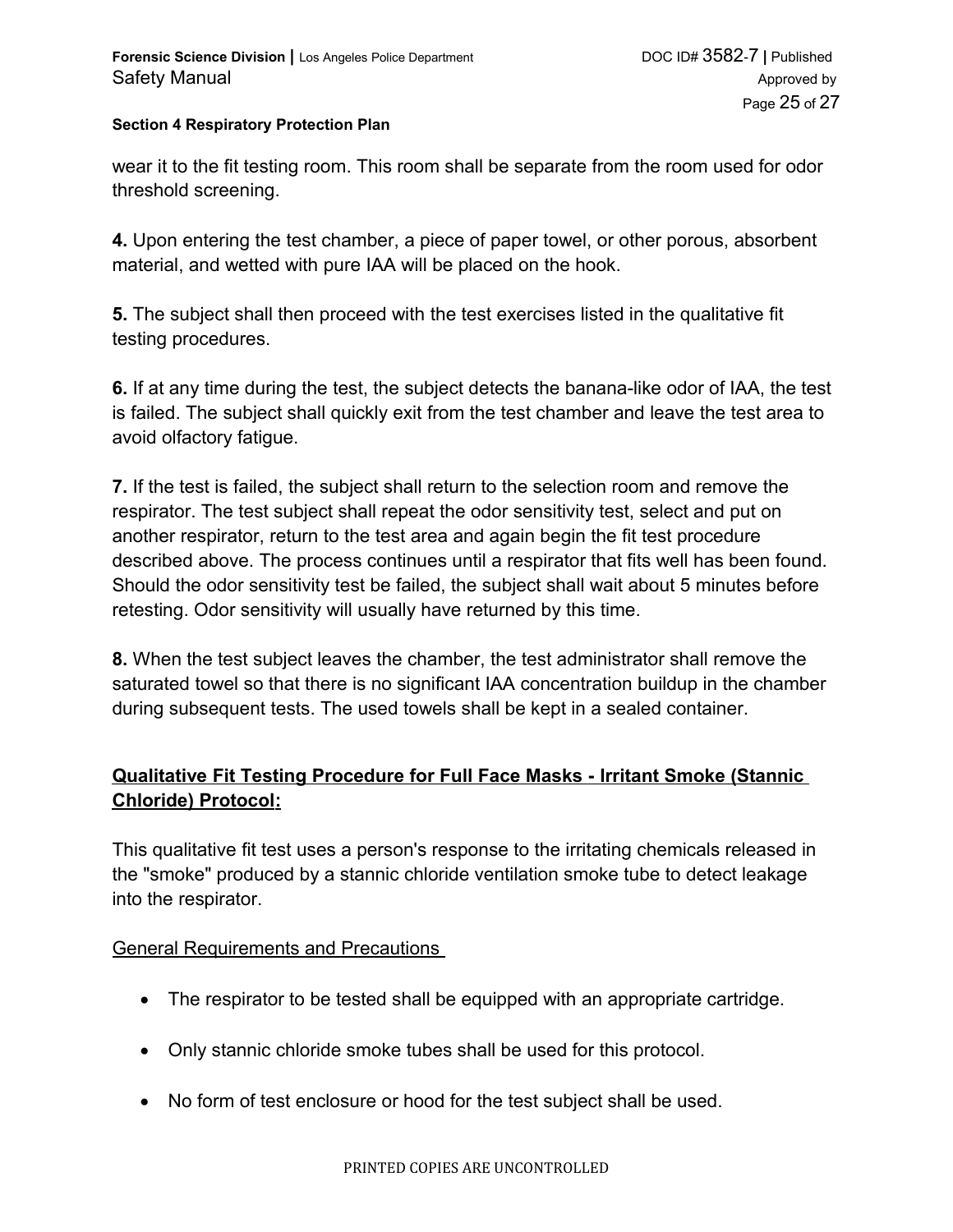- The smoke can be irritating to the eyes, lungs, and nasal passages. The test conductor shall take precautions to minimize the test subject's exposure to irritant smoke. Sensitivity varies, and certain individuals may respond to a greater degree to irritant smoke. Care shall be taken when performing the sensitivity screening checks that determine whether the test subject can detect irritant smoke to use only the minimum amount of smoke necessary to elicit a response from the test subject.
- The fit test shall be performed in an area with adequate ventilation.

### Irritant Smoke Fit Test Procedure

**1.** The person being fit tested shall don the respirator without assistance and perform the required user seal check(s).

**2.** The test operator shall direct the stream of irritant smoke from the smoke tube toward the face seal area of the test subject, using the squeeze bulb. The test operator shall move the smoke stream around the whole perimeter of the mask.

**3.** If the person being tested has not had an involuntary response and/or detected the irritant smoke, proceed with the test exercises.

**4.** The exercises identified above in the qualitative fit testing procedures shall be performed by the test subject while the respirator seal is being continually challenged by the smoke, directed around the perimeter of the respirator.

**5.** If the person being fit tested reports detecting the irritant smoke at any time, the test is failed. The person being retested must repeat the entire fit test procedure.

**6.** Each test subject passing the irritant smoke test without evidence of a response (involuntary cough, irritation) shall be given a sensitivity screening check, with the smoke from the same smoke tube used during the fit test, once the respirator has been removed, to determine whether he/she still reacts to the smoke. Failure to evoke a response shall void the fit test.

**7.** The test subject shall be allowed to smell a weak concentration of the irritant smoke to become familiar with its irritating properties and to determine if he/she can detect the